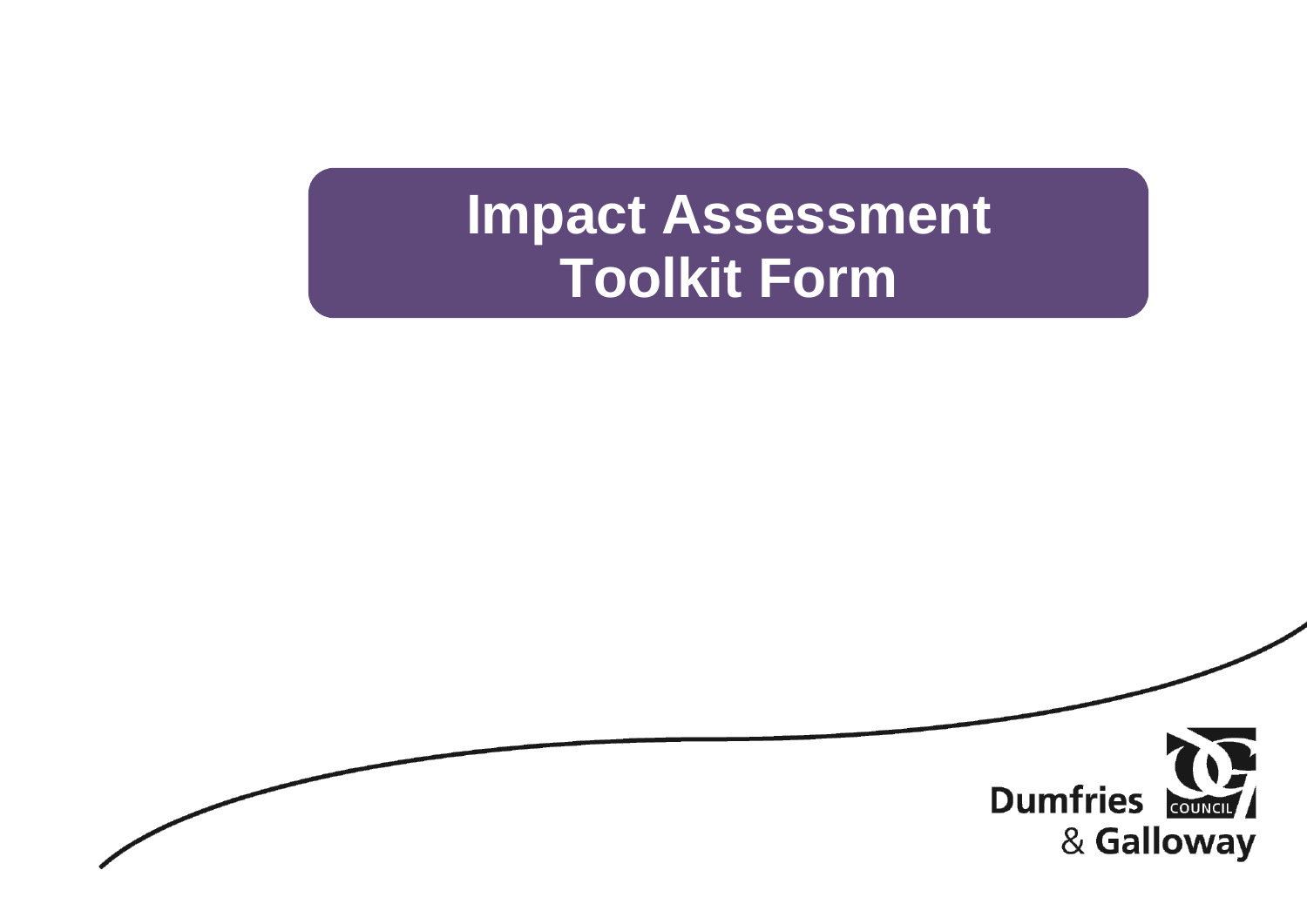## **Content**

- **SECTION 1 General Information**
- **SECTION 2 Aims of the function or policy**
- **SECTION 3 Evidence**
- **SECTION 4 Impacts**
- **SECTION 5 Monitoring and Reviewing**
- **SECTION 6 Public Reporting of Results (information required for the Summary Sheet)**
- **SECTION 7 Quality Assurance**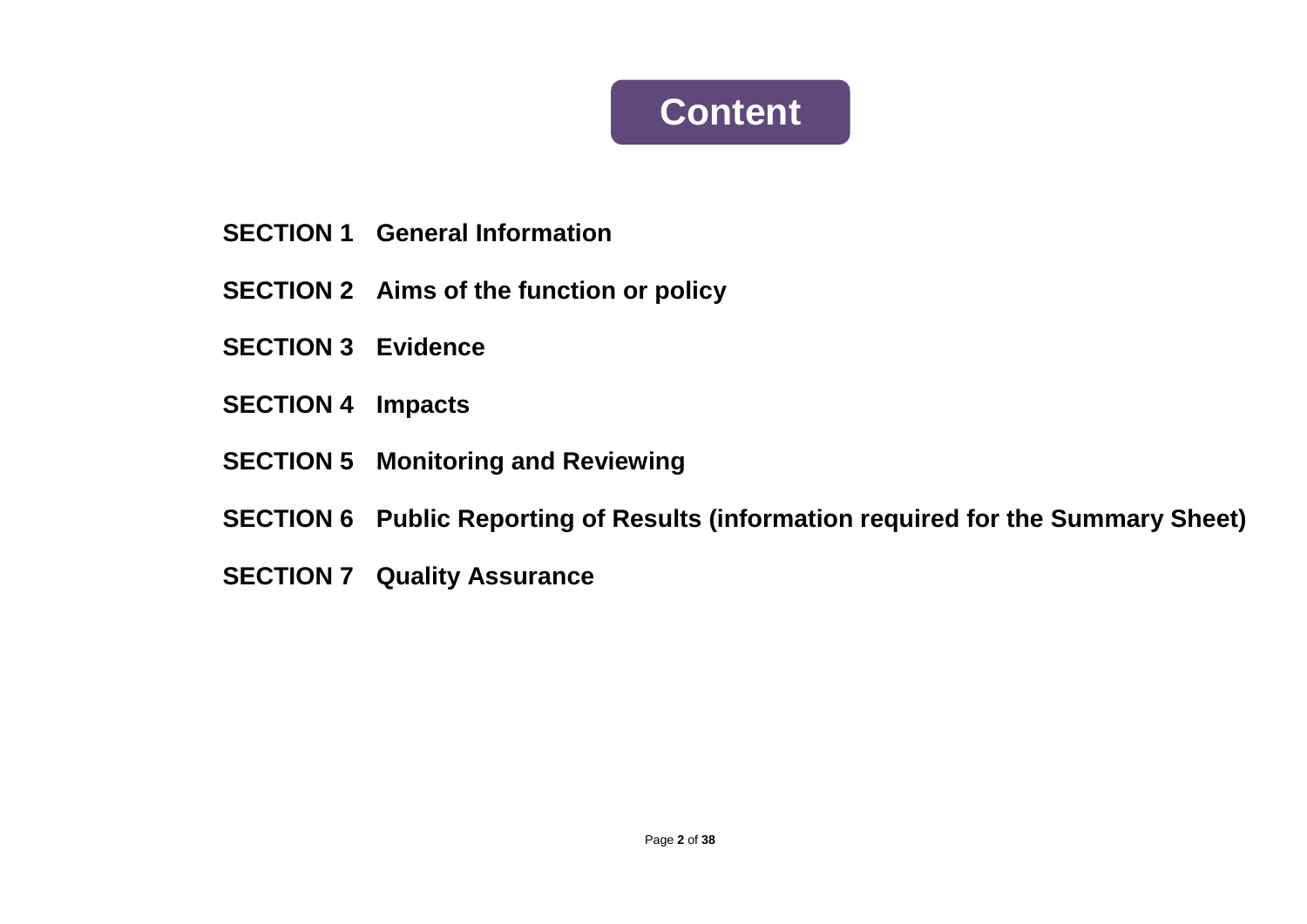## **Section 1 : General Information**

|                                                                                                                                                                                                                                           | <b>Guidance</b>                                                                                                                                                                   |
|-------------------------------------------------------------------------------------------------------------------------------------------------------------------------------------------------------------------------------------------|-----------------------------------------------------------------------------------------------------------------------------------------------------------------------------------|
| Name of policy: Service Planning Framework<br>$\overline{1}$                                                                                                                                                                              | The word policy is used throughout this document<br>for ease but it could also be a strategy, plan,<br>project, budget option (saving or income<br>generation).                   |
| $\overline{2}$<br>$\checkmark$ mew<br>Is this policy:<br>reviewed                                                                                                                                                                         |                                                                                                                                                                                   |
| 3<br>Lead Council Service(s) involved in the delivery of this policy:<br><b>Strategic Planning, D&amp;G HSCP</b>                                                                                                                          |                                                                                                                                                                                   |
| Who else is involved in the implementation of this policy:<br>$\overline{4}$<br><b>Health and Social Care Services</b>                                                                                                                    | e.g. other Council Departments or partner agencies                                                                                                                                |
| $5\phantom{1}$<br>Lead person:<br><b>Viv Gration</b>                                                                                                                                                                                      | The lead person should be someone who has a<br>good knowledge of the policy to be assessed and<br>has been trained in the toolkit.                                                |
| 6<br>Names and organisations of those involved in the process :<br>Viv Gration, Strategic Planning & Commissioning Manager, HSCP<br>Lynsey Fitzpatrick, Equality & Diversity Lead, NHS D&G<br>Frank Morgan, Development Manager, DG Voice | The tool should be completed by no fewer than two<br>people. It is good practice to involve stakeholders<br>and in particular the relevant Equality Group(s)<br>must be involved. |
| Date of Impact Assessment (IA):<br>$\overline{7}$<br>16 August 2017                                                                                                                                                                       |                                                                                                                                                                                   |
| 8<br>Do all participants understand the Guidance?<br>Yes                                                                                                                                                                                  | The lead person should check all attending have<br>read and understood the purpose or process of IA                                                                               |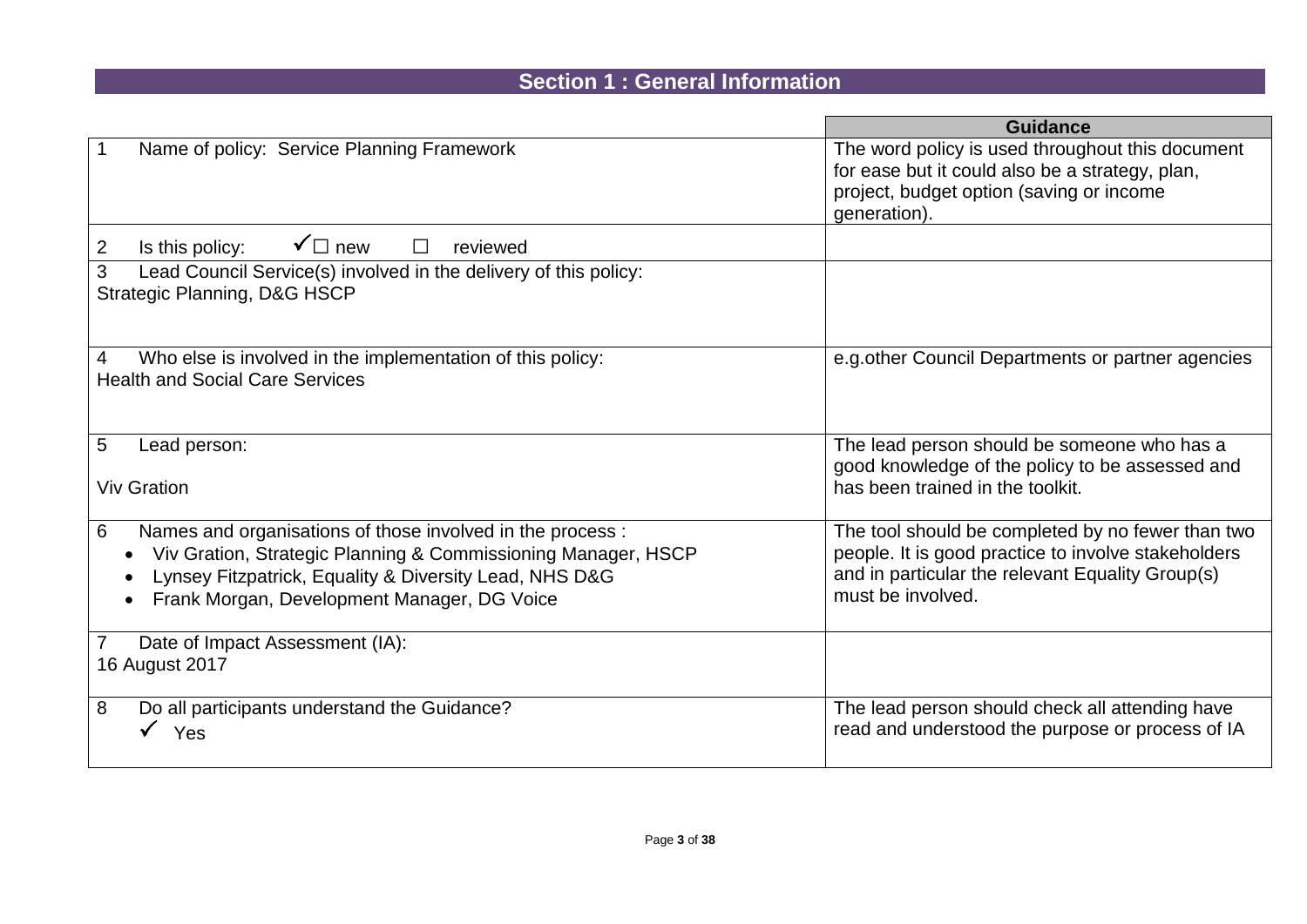## **Section 2 : Aims of the policy**

|                                                                                   |                                                                                                                                                                              | <b>Guidance</b>                                                                                                    |
|-----------------------------------------------------------------------------------|------------------------------------------------------------------------------------------------------------------------------------------------------------------------------|--------------------------------------------------------------------------------------------------------------------|
| 9<br>What are the main aims of the policy? Please list                            | This should describe the policy and what you are trying to                                                                                                                   |                                                                                                                    |
| Consistent approach to service planning across health and social care<br>services | do. Think about:                                                                                                                                                             |                                                                                                                    |
| Ensure service planning is in line with national, regional and local policy       |                                                                                                                                                                              | • Why is it needed?                                                                                                |
| Ensure that service planning takes account of relevant legislation                | • What outcomes do the authority hope to achieve by it?<br>• In particular will the policy contribute to Dumfries &<br><b>Galloway Council's Priorities and Commitments?</b> |                                                                                                                    |
| Will the policy assist in meeting the aims of legislation?<br>10                  |                                                                                                                                                                              | The purpose of impact assessment is to assess which                                                                |
|                                                                                   |                                                                                                                                                                              | individuals or groups will be most affected and how. Think                                                         |
| $\Box$ $\checkmark$ Yes<br><b>No</b>                                              |                                                                                                                                                                              | also about how the policy will be delivered (e.g. through<br>existing outlets?) and how it will be communicated to |
| Give details (a) The Equality Act 2010                                            | $\Box\checkmark$                                                                                                                                                             | clients                                                                                                            |
| (b) Human Rights Act 1998                                                         | ∏✔                                                                                                                                                                           |                                                                                                                    |
| $\Box\checkmark$<br>(c) Climate Change Scotland Act 2009                          |                                                                                                                                                                              |                                                                                                                    |
| (d) Environmental Assessment                                                      |                                                                                                                                                                              |                                                                                                                    |
| (Scotland) Act 2005                                                               |                                                                                                                                                                              |                                                                                                                    |
|                                                                                   |                                                                                                                                                                              |                                                                                                                    |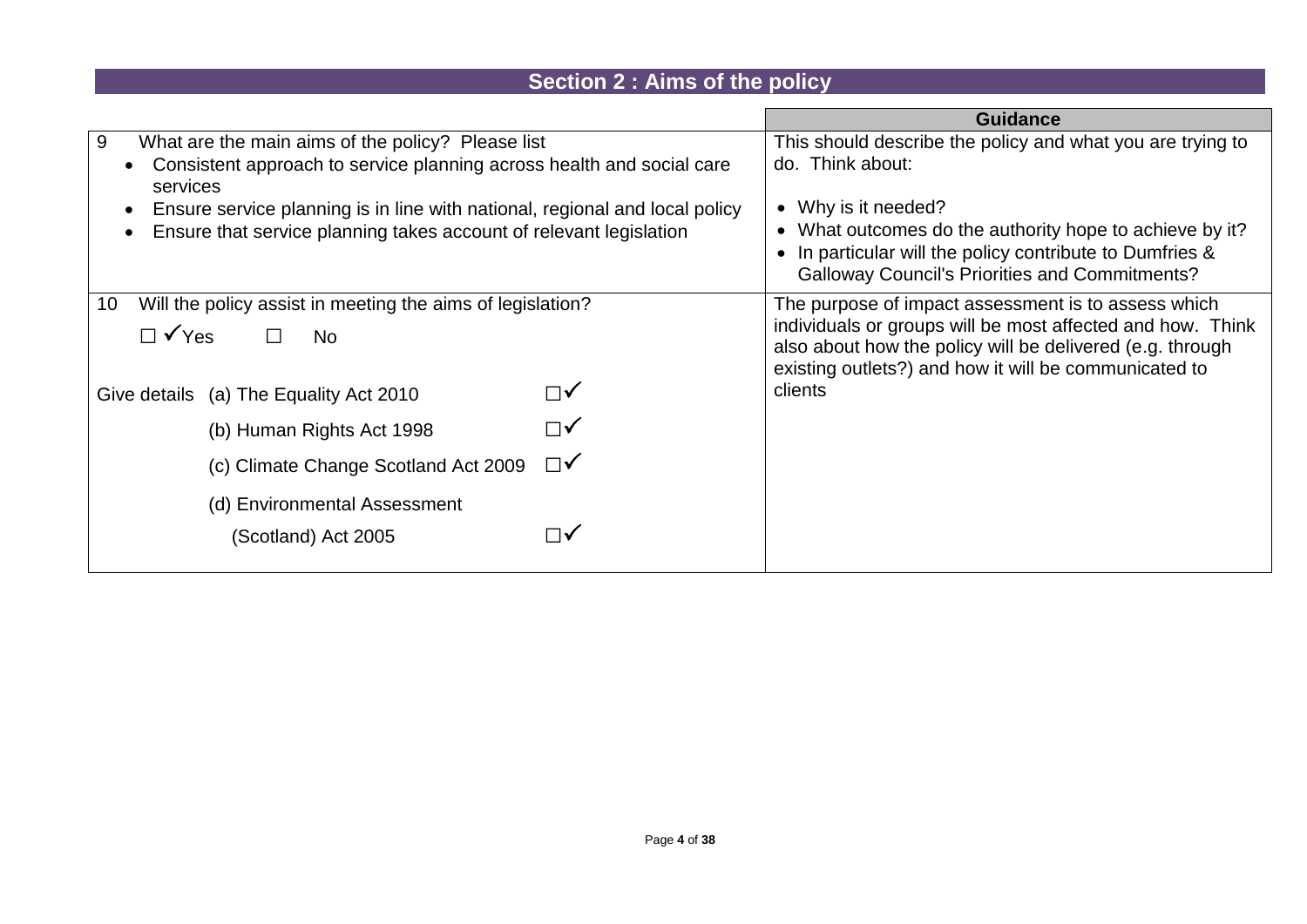### **Section 3 : Evidence**

|                                                                                                                                                                                | <b>Guidance</b>                                                                                                                                                                                                               |
|--------------------------------------------------------------------------------------------------------------------------------------------------------------------------------|-------------------------------------------------------------------------------------------------------------------------------------------------------------------------------------------------------------------------------|
| What evidence has or will be used to identify any potential positive or negative<br>11<br>impacts?<br>Insert details in the sections below (a) to (e):                         | Evidence could be based on a specific geographical<br>area or a community of interest and could include<br>consultations, surveys, focus groups, interviews, pilot<br>projects, user feedback (inc. complaints made), officer |
|                                                                                                                                                                                | knowledge and experience, equalities monitoring<br>data, academic publications, consultants' reports, etc.<br>Also identify where there are gaps in the evidence<br>and set out how these will be filled                      |
| (a) Involvement in development/ review                                                                                                                                         | Who has been involved in the development so far of<br>your policy?                                                                                                                                                            |
| 300 stakeholders (list of groups attached)<br>Short life steering group (list attached)                                                                                        |                                                                                                                                                                                                                               |
| (b) Research                                                                                                                                                                   | Have you conducted any research or what research<br>are you using?                                                                                                                                                            |
| Local, regional, national guidance and policy (detailed within Appendix 1 of Service<br><b>Planning Framework)</b>                                                             |                                                                                                                                                                                                                               |
| (c) Officer/Practitioner knowledge and experience                                                                                                                              | What expertise or individual information are the group<br>using to inform their judgements?                                                                                                                                   |
| Steering Group were operational managers with experience of current service<br>challenges and capabilities.                                                                    |                                                                                                                                                                                                                               |
| Strategic Planning Department are experienced in the development of strategy, plans<br>and understanding and analysing the local, regional and national context.               |                                                                                                                                                                                                                               |
| (d) Monitoring data                                                                                                                                                            | What data is available locally or nationally to inform<br>the group?                                                                                                                                                          |
| Resulting service plans will be overseen by Health and Social Care Senior<br>Management Team. The service plans will also contribute to the performance<br>framework for HSCP. |                                                                                                                                                                                                                               |
| By undertaking service review within the context of this framework services will be                                                                                            |                                                                                                                                                                                                                               |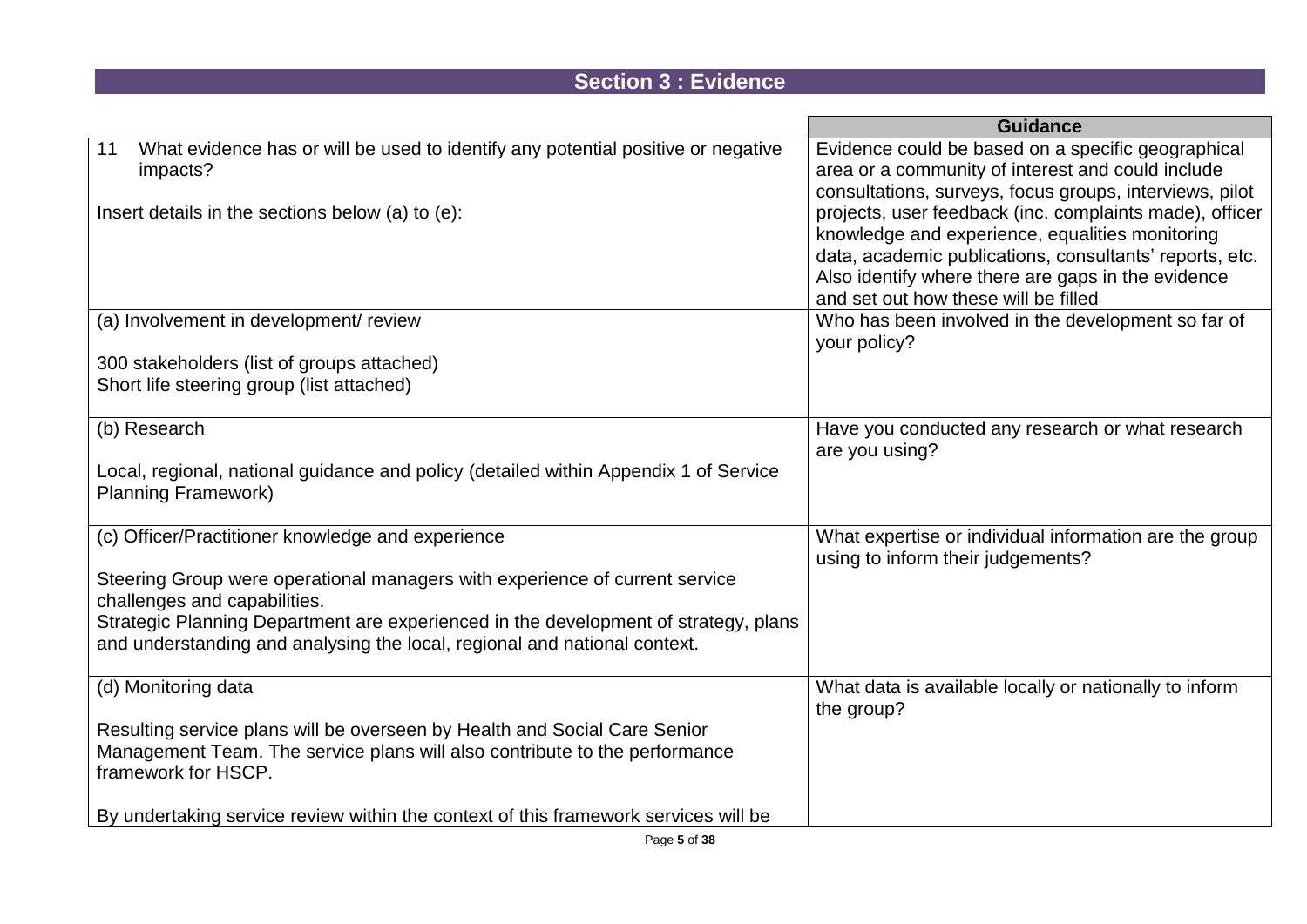| carrying out equality monitoring of people that use their services including those with<br>protected characteristics.                                                                                             |                                                                                                                                                                |
|-------------------------------------------------------------------------------------------------------------------------------------------------------------------------------------------------------------------|----------------------------------------------------------------------------------------------------------------------------------------------------------------|
| (e) Feedback<br>The framework is not enacted yet, but this will form part of the service reviews when<br>undertaken. Two service reviews are underway to test and evaluate the effectiveness<br>of the framework. | What feedback is available to inform the IA? eg both<br>positive and negative users experiences of the policy<br>- surveys, Members enquiries and comments etc |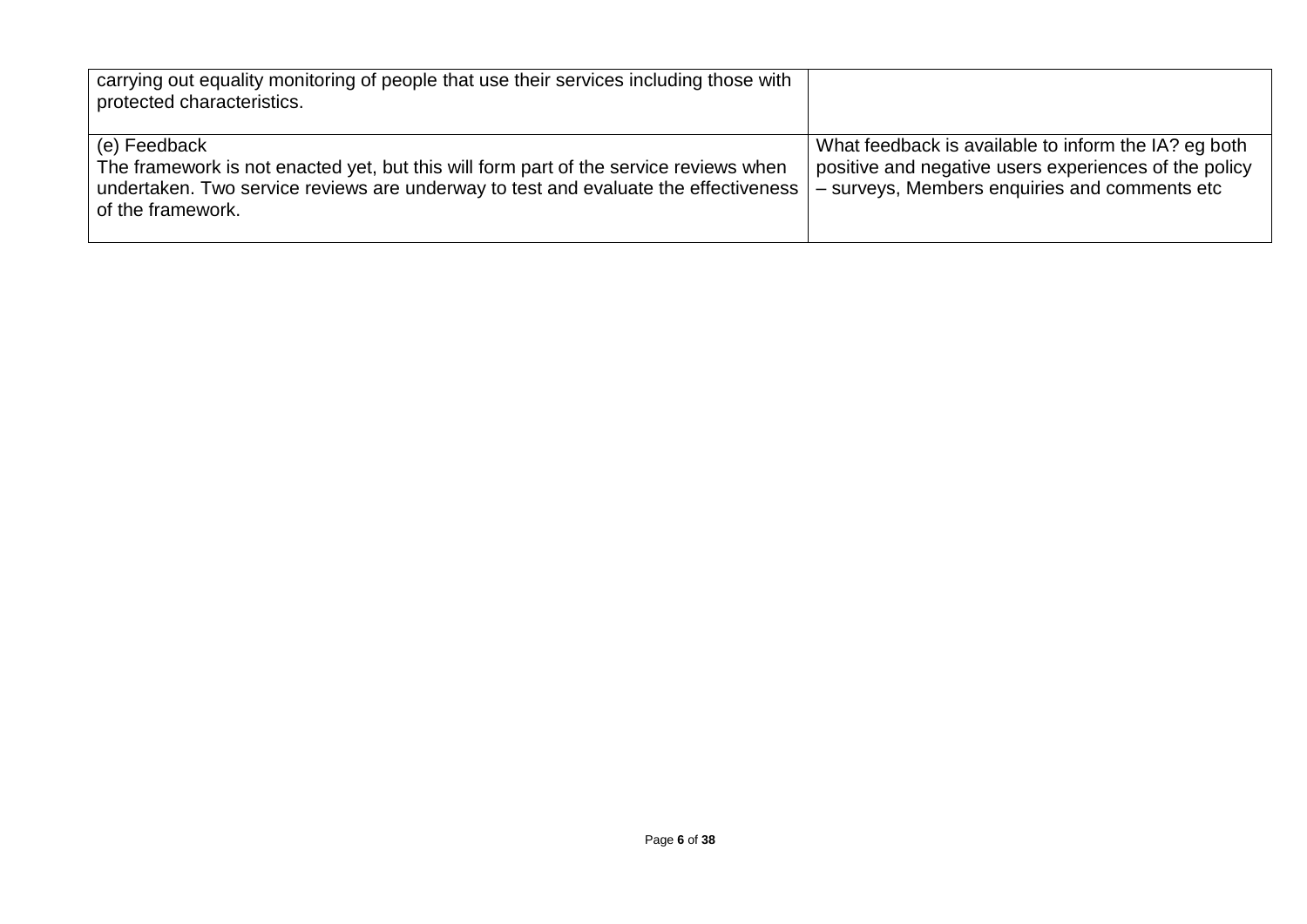#### **Section 4: Impacts**

This section covers the Protected Characteristics, Human Rights, health, climate change and sustainable development.

How to complete the table for each Characteristic:

First decide if your Policy has a Positive/Negative or No Impact. For Positive and Negative Impacts consider if it is High, Medium or Low. Indicate this within the table by using  $H = High$ ,  $M = Medium$ ,  $L = Low$ . Note you can have both Positive and Negative Impacts and where this occurs you should indicate both within the table. This information will be summarised in Section 25 at the end

#### Example

| Indicate if the Impact is High (H), Medium (M)<br>or Low (L) or $(\checkmark)$ if No Impact                                                                                                                                                    | <b>Positive</b><br><b>Impact</b> | <b>No</b><br><b>Impact</b> | <b>Negative</b><br><b>Impact</b> | <b>Comments</b> |
|------------------------------------------------------------------------------------------------------------------------------------------------------------------------------------------------------------------------------------------------|----------------------------------|----------------------------|----------------------------------|-----------------|
| Eliminate discrimination, harassment,<br>victimisation or any other prohibited conduct                                                                                                                                                         | Н                                |                            |                                  |                 |
| <b>Advance</b> equality of opportunity by having<br>due regard to:<br>removing or minimising disadvantage<br>meeting the needs of particular groups<br>that are different from the needs of others<br>encouraging participation in public life |                                  |                            |                                  |                 |
| <b>Foster</b> good relations – tackle prejudice,<br>promote understanding                                                                                                                                                                      |                                  |                            | M                                |                 |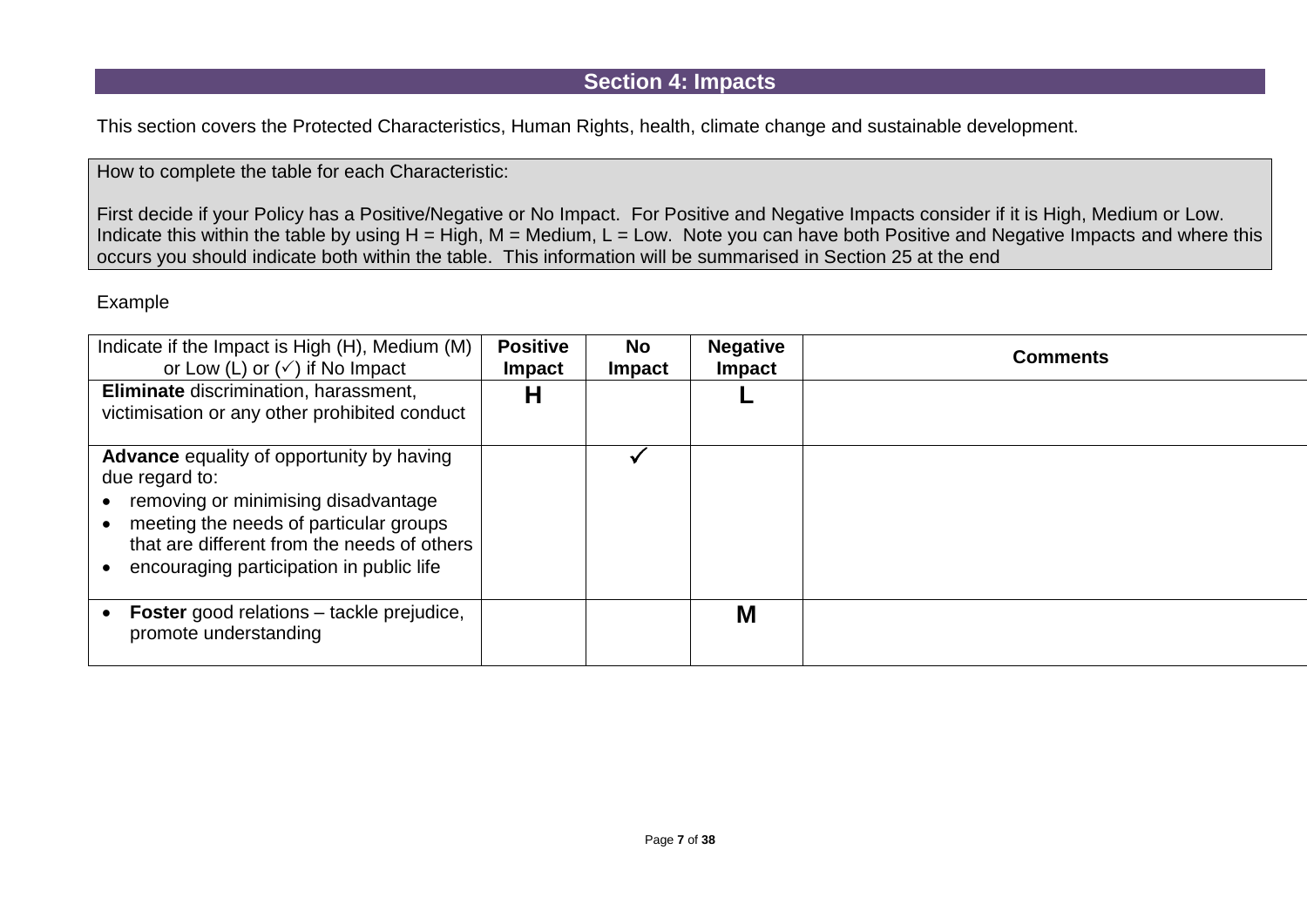#### 12 **AGE**

This refers to children and adults of a particular age or age range.

Remember different age groups have different concerns eg

- violence is more likely to happen to you if you are a young man but the fear of crime can be debilitating if you are an older or lone woman.
- can all age groups access your service even on a dark winter night?
- children (people under 18) have a right to advice and information but this may need to be in a different format from the same information directed at adults.

Useful website: [www.ageuk.org.uk](http://www.ageuk.org.uk/) 

| Indicate if the Impact is High (H), Medium (M)<br>or Low (L) or $(\checkmark)$ if No Impact                                                                                                                                                    | <b>Positive</b><br><b>Impact</b> | <b>No</b><br><b>Impact</b> | <b>Negative</b><br><b>Impact</b> | <b>Comments</b>                                                                                                                                                                                                                                                                                                                                                                                                                                                                                                                                          |
|------------------------------------------------------------------------------------------------------------------------------------------------------------------------------------------------------------------------------------------------|----------------------------------|----------------------------|----------------------------------|----------------------------------------------------------------------------------------------------------------------------------------------------------------------------------------------------------------------------------------------------------------------------------------------------------------------------------------------------------------------------------------------------------------------------------------------------------------------------------------------------------------------------------------------------------|
| Eliminate discrimination, harassment,<br>victimisation or any other prohibited conduct                                                                                                                                                         | м                                |                            |                                  | Services are accessible to all stakeholders and service<br>teams enable people who require support to participate<br>in all aspects of their care (for example, ensuring that<br>information is available in a range of formats, or the<br>availability of independent advocacy).<br>Services make every effort to ensure that their<br>information and physical environment is accessible to<br>everyone including the use of technology.<br>Person centred approach to delivery of care and<br>support considering the needs of people as individuals. |
| <b>Advance</b> equality of opportunity by having<br>due regard to:<br>removing or minimising disadvantage<br>meeting the needs of particular groups<br>that are different from the needs of others<br>encouraging participation in public life | M                                |                            |                                  | Health and social care services face a number<br>challenges in terms of demographic change, workforce<br>and financial constraints. Service reviews should take<br>account of these challenges and aim to address these.<br>By following this framework for service review service<br>will:<br>take a co-productive approach and will involve<br>and engage with a range of stakeholders<br>including people who use services and                                                                                                                        |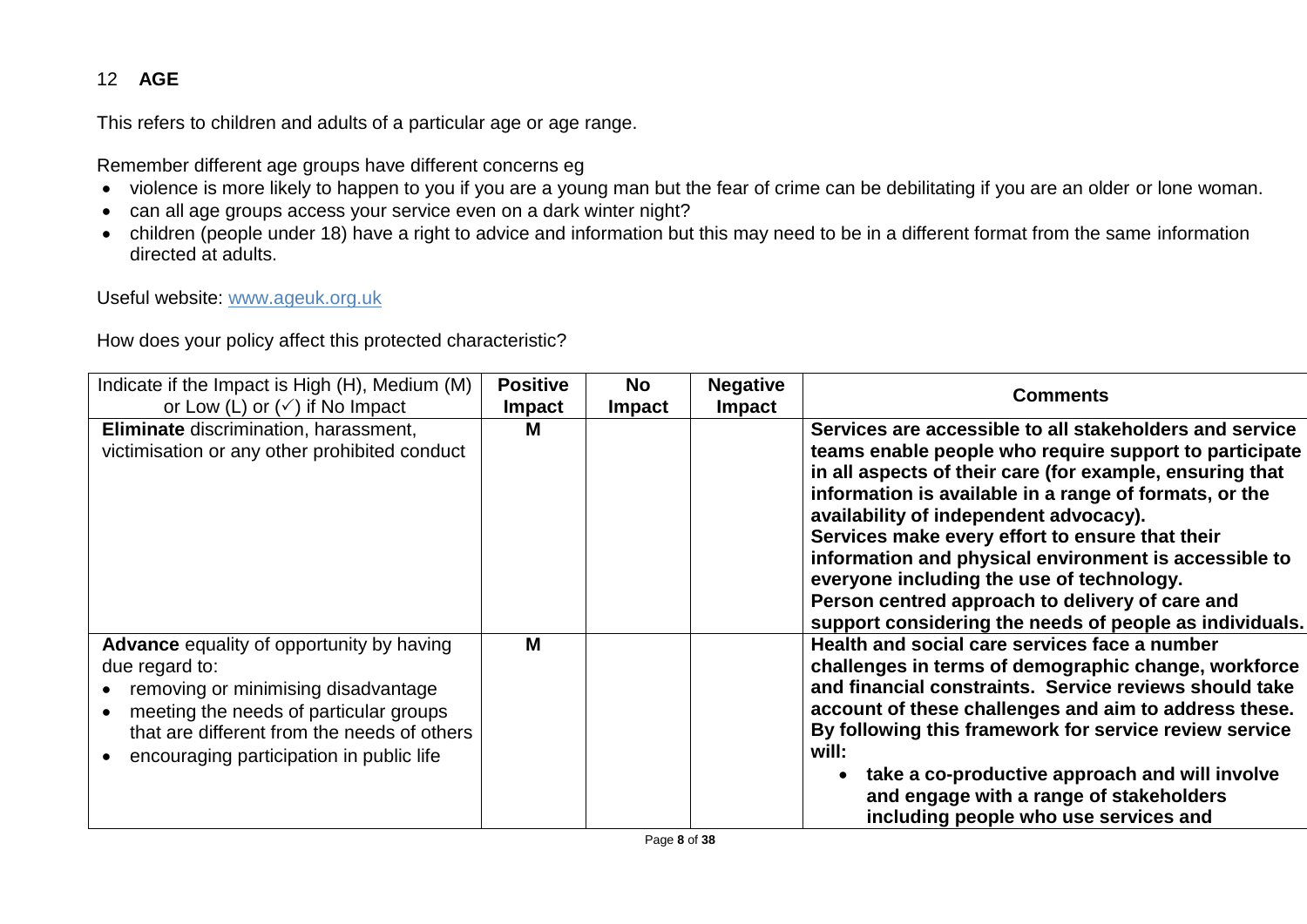|                                                                           |   | representative of protected characteristic groups.<br>collate equality monitoring information to help<br>them understand the people who use their<br>services to ensure that they are doing all they can<br>to support people to access them.<br>follow good practice guidance and use<br>established tools to develop engagement plans<br>and engage with stakeholder in the development<br>and delivery of services. |
|---------------------------------------------------------------------------|---|------------------------------------------------------------------------------------------------------------------------------------------------------------------------------------------------------------------------------------------------------------------------------------------------------------------------------------------------------------------------------------------------------------------------|
| <b>Foster</b> good relations – tackle prejudice,<br>promote understanding |   | By following this framework for service review service<br>will:<br>• Understand the challenge of health inequality<br>and take action to reduce the impact of these<br>use the Inequality Framework & Toolkit                                                                                                                                                                                                          |
| <b>Summary</b>                                                            | М |                                                                                                                                                                                                                                                                                                                                                                                                                        |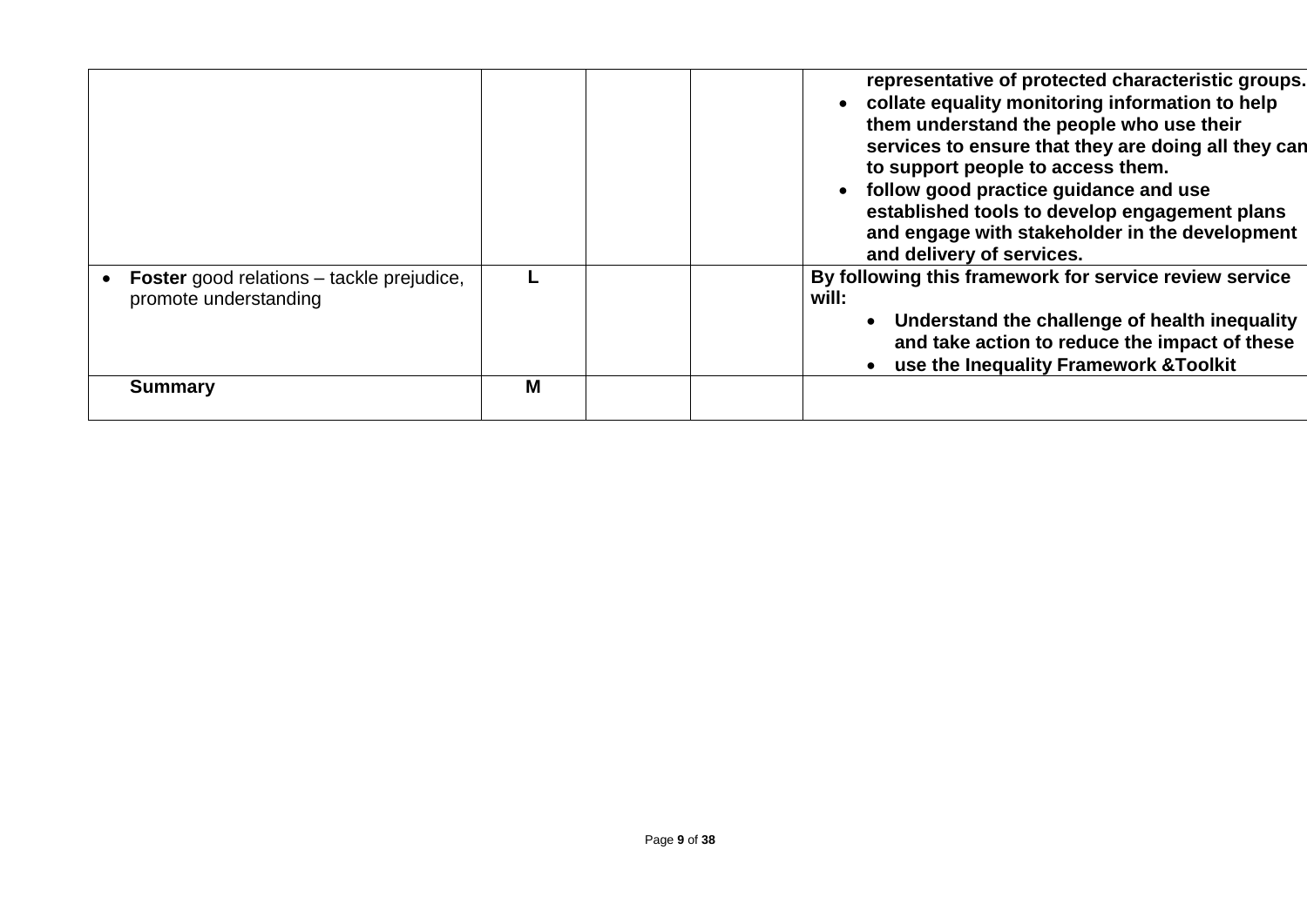#### 13 **DISABILITY**

A person has a disability if they have a physical or mental impairment which has a substantial and long-term adverse effect on that person's ability to carry out normal day-to-day activities.

- How does this policy affect disabled people in Dumfries and Galloway?
- Is there any reason to believe that disabled people are being, or could be, adversely affected by this policy?
- Are there particular impairment groups who are particularly adversely affected by the policy?
- Could your policy adversely affect individuals as a result of something arising from their disability?

Useful websites: [www.direct.gov.uk/disabledpeople](http://www.direct.gov.uk/disabledpeople) [www.equalityhumanrights.com](http://www.equalityhumanrights.com/) [www.dgvoice.co.uk](http://www.dgvoice.co.uk/)

| Indicate if the Impact is High (H), Medium (M)<br>or Low (L) or $(\checkmark)$ if No Impact                                                                                                                                                    | <b>Positive</b><br><b>Impact</b> | <b>No</b><br><b>Impact</b> | <b>Negative</b><br><b>Impact</b> | <b>Comments</b>                                                                                                                                                                                                                                                                                                                                                                                                                                                                                                                                             |
|------------------------------------------------------------------------------------------------------------------------------------------------------------------------------------------------------------------------------------------------|----------------------------------|----------------------------|----------------------------------|-------------------------------------------------------------------------------------------------------------------------------------------------------------------------------------------------------------------------------------------------------------------------------------------------------------------------------------------------------------------------------------------------------------------------------------------------------------------------------------------------------------------------------------------------------------|
| Eliminate discrimination, harassment,<br>victimisation or any other prohibited conduct                                                                                                                                                         | M                                |                            |                                  | Services are accessible to all stakeholders and service<br>teams enable people who require support to participate<br>in all aspects of their care (for example, ensuring that<br>information is available in a range of formats, or the<br>availability of independent advocacy).<br>Services make every effort to ensure that their<br>information and physical environment is accessible to<br>everyone including the use of technology.<br>Person centred approach to delivery of care and<br>support considering the needs of people as<br>individuals. |
| <b>Advance</b> equality of opportunity by having<br>due regard to:<br>removing or minimising disadvantage<br>meeting the needs of particular groups<br>that are different from the needs of others<br>encouraging participation in public life | M                                |                            |                                  | Health and social care services face a number<br>challenges in terms of demographic change, workforce<br>and financial constraints. Service reviews should take<br>account of these challenges and aim to address these.<br>By following this framework for service review service<br>will:<br>take a co-productive approach and will involve<br>and engage with a range of stakeholders                                                                                                                                                                    |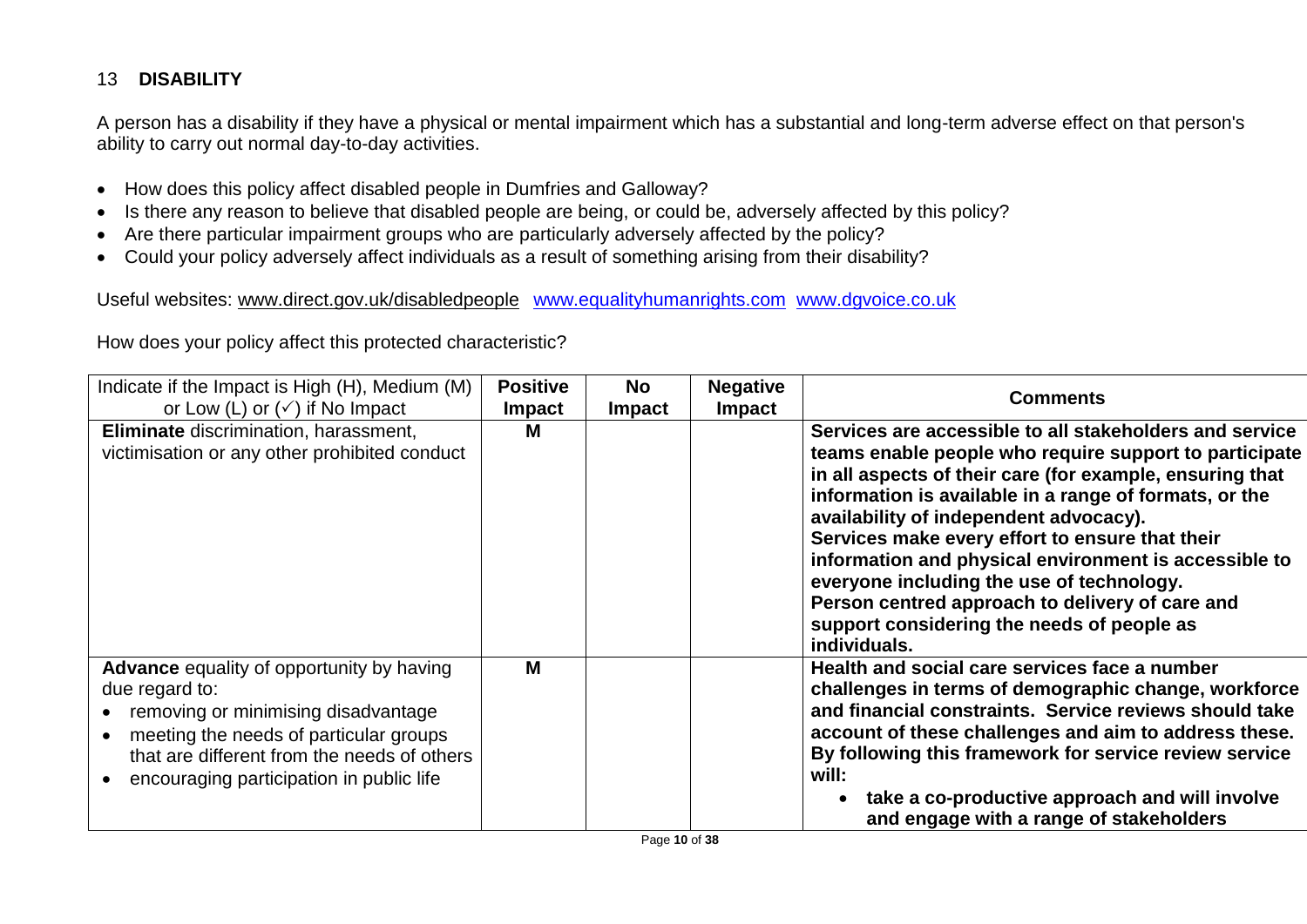|                                                                           |   | including people who use services and<br>representative of protected characteristic<br>groups.<br>collate equality monitoring information to help<br>them understand the people who use their<br>services to ensure that they are doing all they<br>can to support people to access them.<br>follow good practice guidance and use<br>established tools to develop engagement plans<br>and engage with stakeholder in the development<br>and delivery of services. |
|---------------------------------------------------------------------------|---|--------------------------------------------------------------------------------------------------------------------------------------------------------------------------------------------------------------------------------------------------------------------------------------------------------------------------------------------------------------------------------------------------------------------------------------------------------------------|
| <b>Foster</b> good relations – tackle prejudice,<br>promote understanding |   | By following this framework for service review service<br>will:<br>Understand the challenge of health inequality<br>and take action to reduce the impact of these<br>use the Inequality Framework & Toolkit                                                                                                                                                                                                                                                        |
| <b>Summary</b>                                                            | M |                                                                                                                                                                                                                                                                                                                                                                                                                                                                    |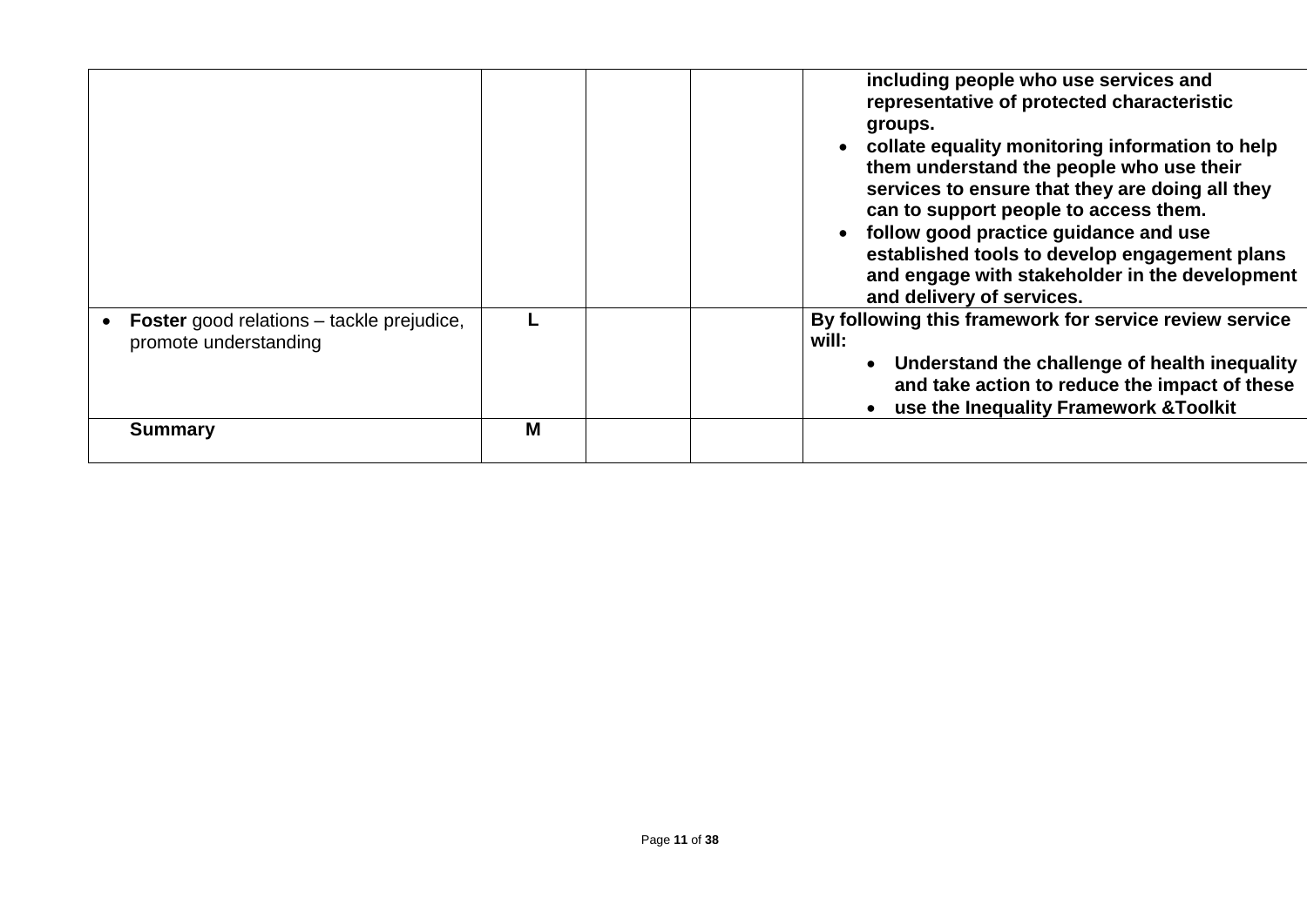#### 14 **SEX**

This covers:

Biological sex - whether you are a man or a woman

- Does the function or policy take account of the different roles and responsibilities that men and women have?
- Does it assume, perhaps wrongly, that men for example, have no caring responsibilities?
- Is the function or policy flexible enough to provide a service that everyone can access?

#### Useful websites

<http://www.scottishwomensconvention.org/><http://www.fawcettsociety.org.uk/><http://www.engender.org.uk/> [www.equalityhumanrights.com](http://www.equalityhumanrights.com/)

| Indicate if the Impact is High (H), Medium<br>(M) or Low (L) or $(\checkmark)$ if No Impact                                                                                                                                                       | <b>Positive</b><br><b>Impact</b> | <b>No</b><br><b>Impact</b> | <b>Negative</b><br><b>Impact</b> | <b>Comments</b>                                                                                                                                                                                                                                                                                                                                                                                                                                                                                                                                    |
|---------------------------------------------------------------------------------------------------------------------------------------------------------------------------------------------------------------------------------------------------|----------------------------------|----------------------------|----------------------------------|----------------------------------------------------------------------------------------------------------------------------------------------------------------------------------------------------------------------------------------------------------------------------------------------------------------------------------------------------------------------------------------------------------------------------------------------------------------------------------------------------------------------------------------------------|
| Eliminate discrimination, harassment,<br>victimisation or any other prohibited<br>conduct                                                                                                                                                         |                                  |                            |                                  | Person centred approach to delivery of care and<br>support considering the needs of people as<br>individuals.                                                                                                                                                                                                                                                                                                                                                                                                                                      |
| <b>Advance</b> equality of opportunity by having<br>due regard to:<br>removing or minimising disadvantage<br>meeting the needs of particular groups<br>that are different from the needs of<br>others<br>encouraging participation in public life | M                                |                            |                                  | Health and social care services face a number<br>challenges in terms of demographic change,<br>workforce and financial constraints. Service reviews<br>should take account of these challenges and aim to<br>address these.<br>By following this framework for service review<br>service will:<br>• take a co-productive approach and will involve<br>and engage with a range of stakeholders<br>including people who use services and<br>representative of protected characteristic<br>groups.<br>collate equality monitoring information to help |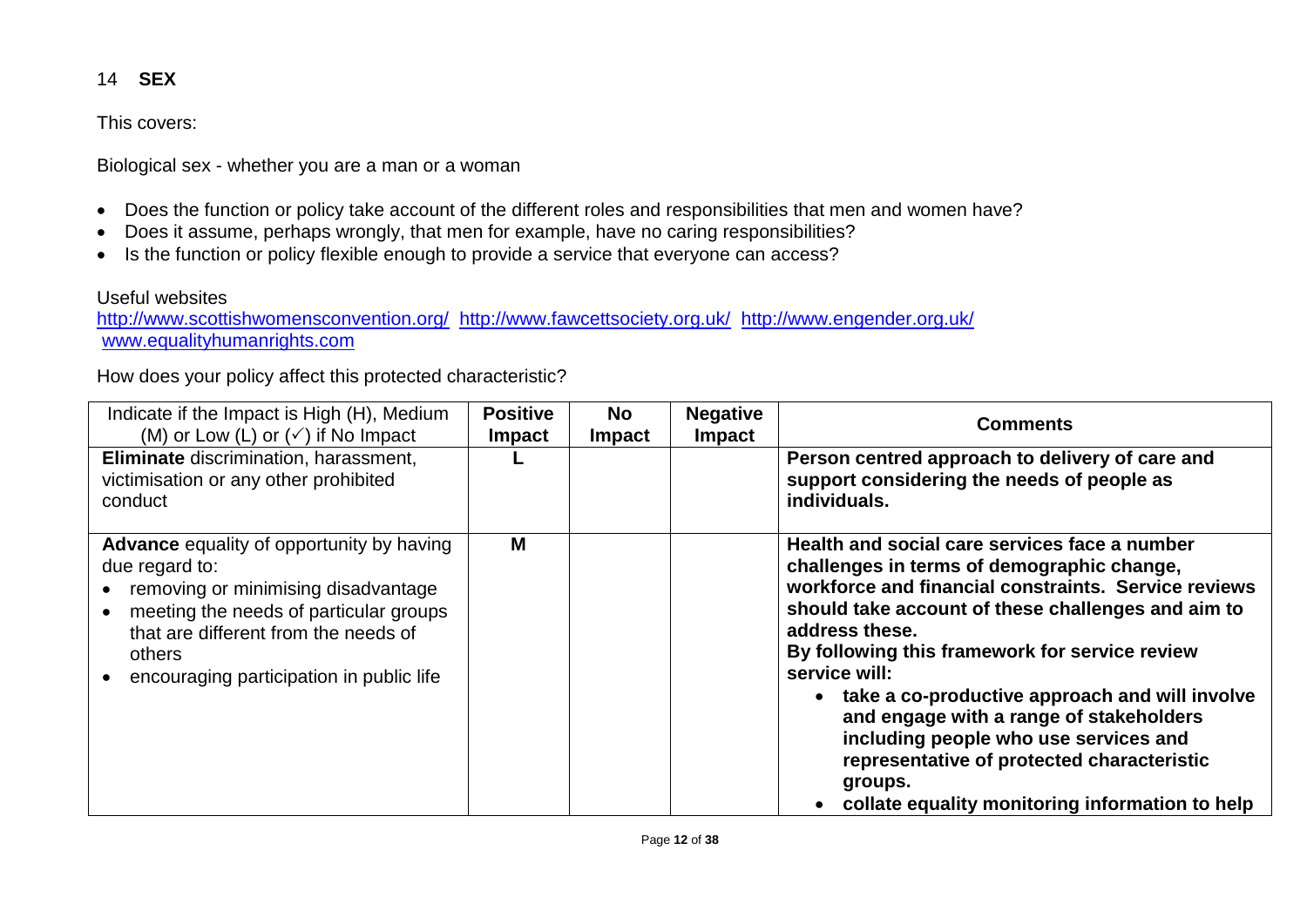|                                                                           |  | them understand the people who use their<br>services to ensure that they are doing all they<br>can to support people to access them.<br>follow good practice guidance and use<br>established tools to develop engagement plans<br>and engage with stakeholder in the<br>development and delivery of services. |
|---------------------------------------------------------------------------|--|---------------------------------------------------------------------------------------------------------------------------------------------------------------------------------------------------------------------------------------------------------------------------------------------------------------|
| <b>Foster</b> good relations – tackle<br>prejudice, promote understanding |  | By following this framework for service review<br>service will:<br>• Understand the challenge of health<br>inequality and take action to reduce the<br>impact of these<br>• use the Inequality Framework & Toolkit                                                                                            |
| <b>Summary</b>                                                            |  |                                                                                                                                                                                                                                                                                                               |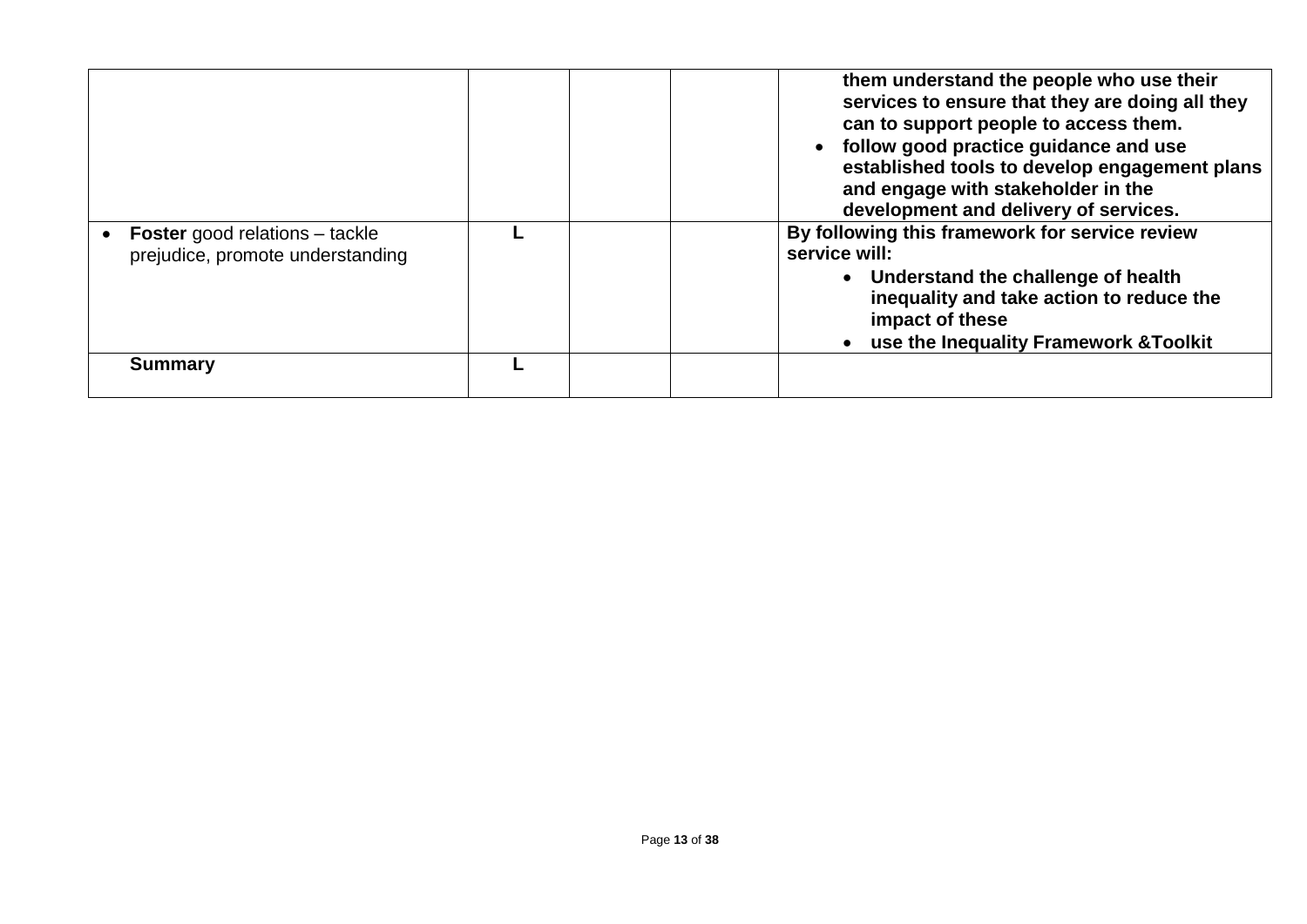#### 15 **GENDER REASSIGNMENT AND TRANSGENDER IDENTITY**

This covers both:

- **Gender reassignment**, which is the process of transitioning from one gender to another. Individuals in this category are often termed transsexual. Gender reassignment does not need to involve any medical supervision or surgical procedures; it could simply involve a permanent change of the social gender role in which the person lives their life, (for example through a permanent change of name and the way they dress).
- **Other transgender identities** such as polygender, androgyne, intersex, cross-dressing and transvestite people. The terms **transgender** and **trans** are both widely used by equality organisations to refer to a diverse range of people who find their gender identity does not fully correspond with the sex they were assigned at birth. Although the term transgender does refer in part to transsexual people (see above), not all transgender people will undergo the process of gender reassignment, but may face similar barriers to access.
- Does your policy, function or service include people of different gender identities?
- Will your facilities impede transgender individuals in any way?

Useful websites: [www.equalityhumanrights.com](http://www.equalityhumanrights.com/) , [www.scottishtrans.org,](http://www.scottishtrans.org/) [www.equality-network.org/](http://www.equality-network.org/) , [www.lgbtyouth.org.uk](http://www.lgbtyouth.org.uk/)

| Indicate if the Impact is High (H), Medium<br>(M) or Low (L) or $(\checkmark)$ if No Impact                                                                                                 | <b>Positive</b><br><b>Impact</b> | <b>No</b><br><b>Impact</b> | <b>Negative</b><br><b>Impact</b> | <b>Comments</b>                                                                                                                                                                                                                                                                                                                               |
|---------------------------------------------------------------------------------------------------------------------------------------------------------------------------------------------|----------------------------------|----------------------------|----------------------------------|-----------------------------------------------------------------------------------------------------------------------------------------------------------------------------------------------------------------------------------------------------------------------------------------------------------------------------------------------|
| Eliminate discrimination, harassment,<br>victimisation or any other prohibited<br>conduct                                                                                                   |                                  |                            |                                  | Services make every effort to ensure that their<br>physical environment is accessible to everyone (for<br>example changing facilities or gender specific<br>services being sensitive to the needs of transgender<br>people).<br>Person centred approach to delivery of care and<br>support considering the needs of people as<br>individuals. |
| <b>Advance</b> equality of opportunity by having<br>due regard to:<br>removing or minimising disadvantage<br>meeting the needs of particular groups<br>that are different from the needs of |                                  |                            |                                  | Health and social care services face a number<br>challenges in terms of demographic change,<br>workforce and financial constraints. Service reviews<br>should take account of these challenges and aim to<br>address these.                                                                                                                   |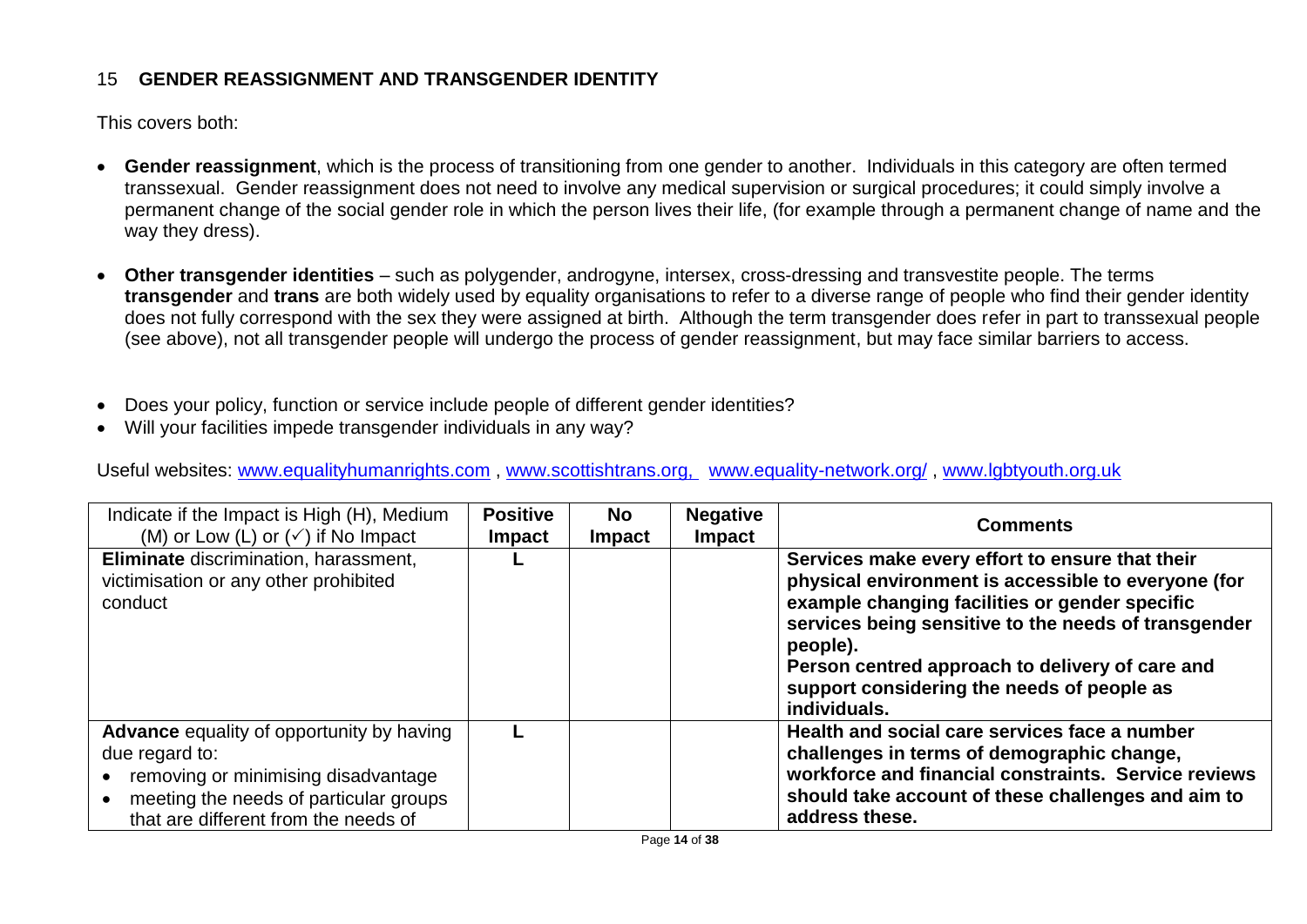| others<br>encouraging participation in public life                        | By following this framework for service review<br>service will:<br>take a co-productive approach and will involve<br>and engage with a range of stakeholders<br>including people who use services and<br>representative of protected characteristic<br>groups.                                                                                                   |
|---------------------------------------------------------------------------|------------------------------------------------------------------------------------------------------------------------------------------------------------------------------------------------------------------------------------------------------------------------------------------------------------------------------------------------------------------|
|                                                                           | collate equality monitoring information to help<br>them understand the people who use their<br>services to ensure that they are doing all they<br>can to support people to access them.<br>follow good practice guidance and use<br>established tools to develop engagement plans<br>and engage with stakeholder in the<br>development and delivery of services. |
| <b>Foster</b> good relations – tackle<br>prejudice, promote understanding | By following this framework for service review<br>service will:<br>• Understand the challenge of health<br>inequality and take action to reduce the<br>impact of these<br>use the Inequality Framework & Toolkit                                                                                                                                                 |
| <b>Summary</b>                                                            |                                                                                                                                                                                                                                                                                                                                                                  |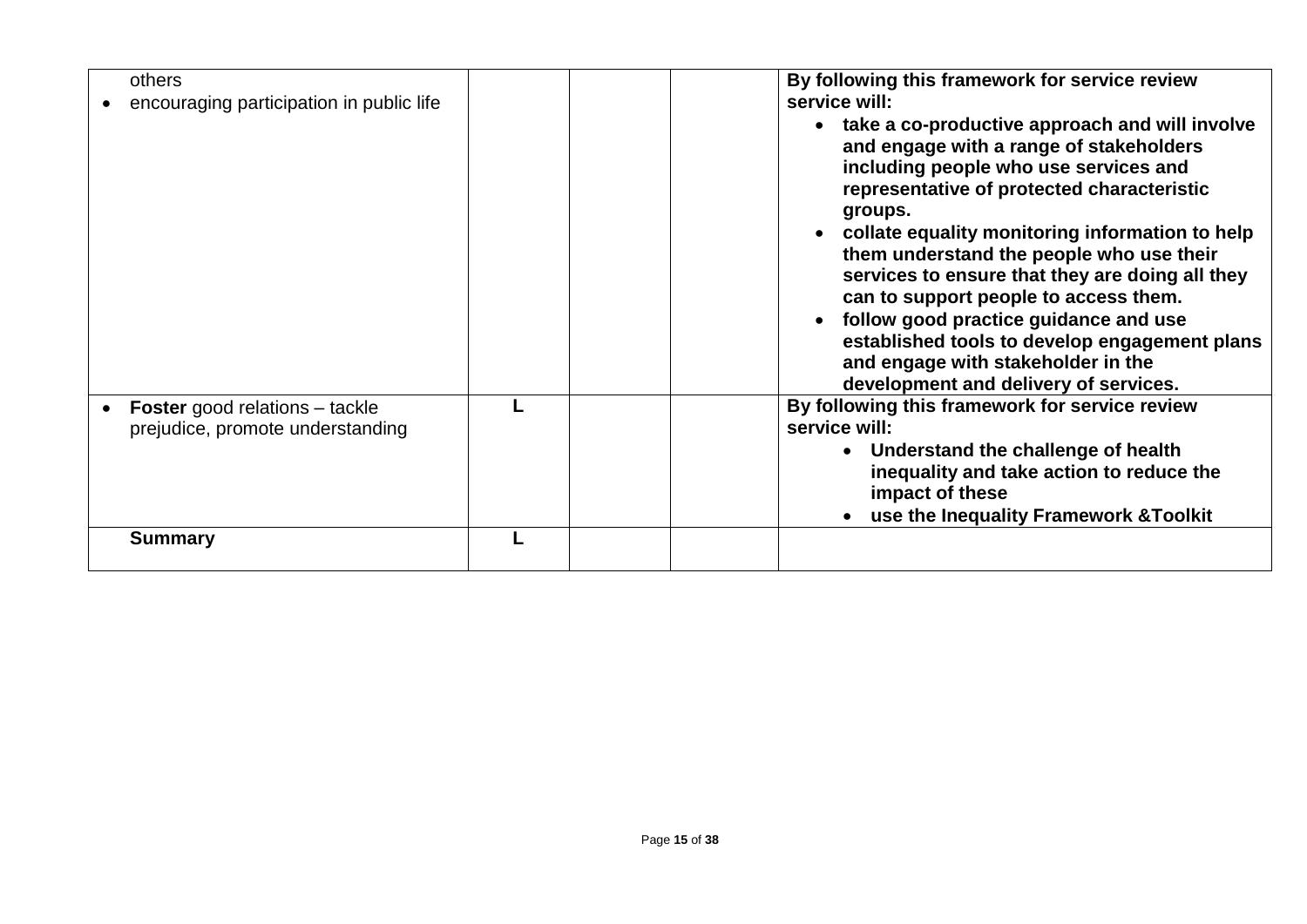#### 16 **MARRIAGE AND CIVIL PARTNERSHIP**

Marriage is currently defined as a 'union between a man and a woman'. Same-sex couples can have their relationships legally recognised as 'civil partnerships'. Civil partners must be treated the same as married couples.

#### Useful websites

http://www.gro-scotland.gov.uk/regscot/getting-married-in-scotland/index.html <http://www.gro-scotland.gov.uk/regscot/registering-a-civil-partnership-in-scotland.html>

| Indicate if the Impact is High (H), Medium<br>(M) or Low (L) or $(\checkmark)$ if No Impact                                                                                                                                                       | <b>Positive</b><br><b>Impact</b> | <b>No</b><br><b>Impact</b> | <b>Negative</b><br><b>Impact</b> | <b>Comments</b>                                                                                               |
|---------------------------------------------------------------------------------------------------------------------------------------------------------------------------------------------------------------------------------------------------|----------------------------------|----------------------------|----------------------------------|---------------------------------------------------------------------------------------------------------------|
| Eliminate discrimination, harassment,<br>victimisation or any other prohibited<br>conduct                                                                                                                                                         |                                  |                            |                                  | Person centred approach to delivery of care and<br>support considering the needs of people as<br>individuals. |
| <b>Advance</b> equality of opportunity by having<br>due regard to:<br>removing or minimising disadvantage<br>meeting the needs of particular groups<br>that are different from the needs of<br>others<br>encouraging participation in public life |                                  |                            |                                  | Legislation does not apply here                                                                               |
| <b>Foster</b> good relations – tackle<br>prejudice, promote understanding                                                                                                                                                                         |                                  |                            |                                  | Legislation does not apply here                                                                               |
| <b>Summary</b>                                                                                                                                                                                                                                    |                                  |                            |                                  |                                                                                                               |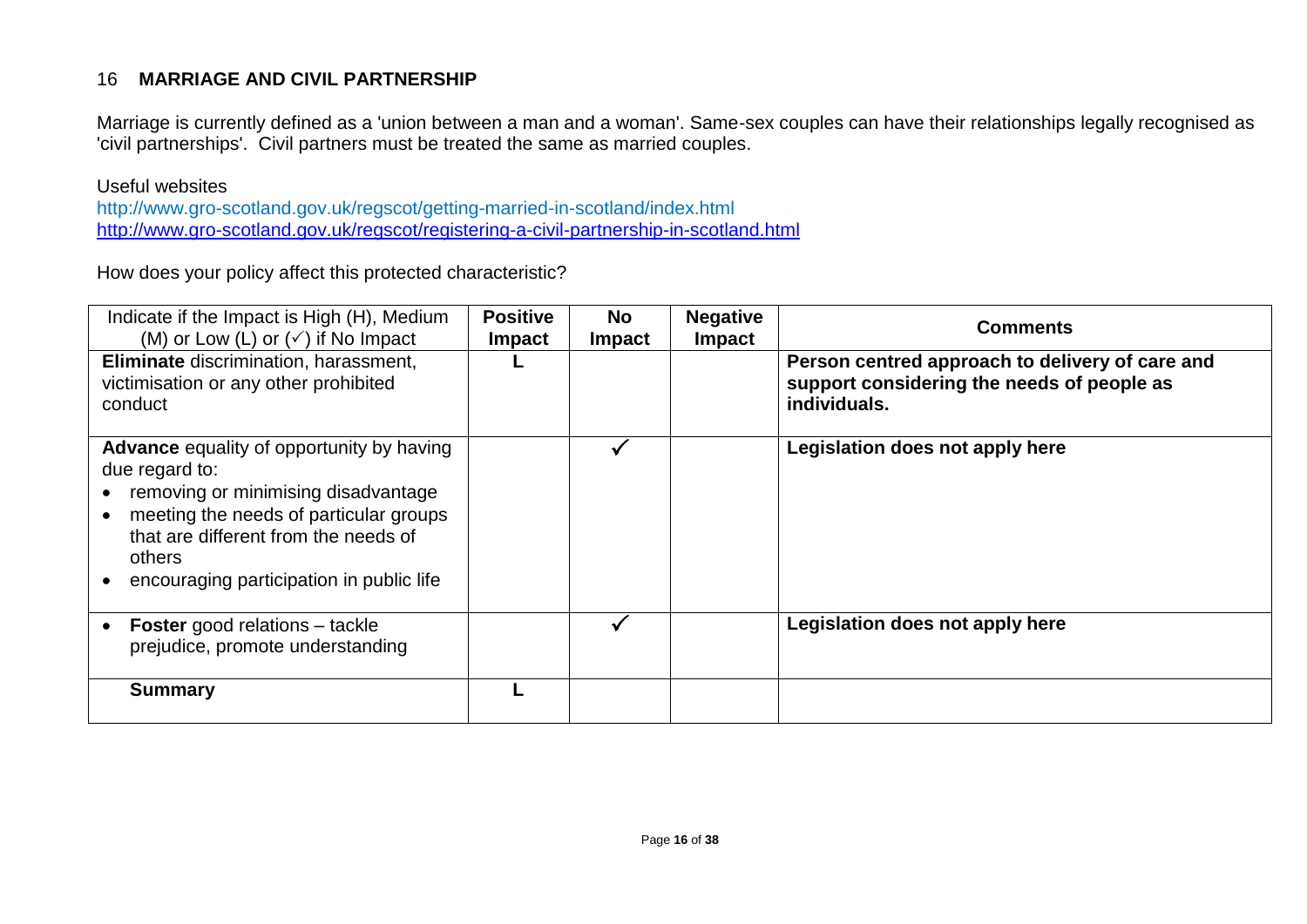#### 17 **PREGNANCY AND MATERNITY**

Pregnancy is the condition of being pregnant/ expecting a baby. Maternity refers to the period after the birth. Protection against maternity discrimination covers 26 weeks after giving birth, and this includes treating a woman unfavourably because she is breastfeeding.

#### Useful websites

<http://www.direct.gov.uk/en/Parents/Moneyandworkentitlements/WorkAndFamilies/Pregnancyandmaternityrights/index.htm> <http://www.acas.org.uk/index.aspx?articleid=1753>

- How does your policy affect this protected characteristic?
- Do you provide facilities for breastfeeding mothers?

| Indicate if the Impact is High (H), Medium<br>(M) or Low (L) or $(\checkmark)$ if No Impact                                                                                                                                                       | <b>Positive</b><br><b>Impact</b> | <b>No</b><br><b>Impact</b> | <b>Negative</b><br><b>Impact</b> | <b>Comments</b>                                                                                                                                                                                                                                                                                                                                                                                                                                                                                                                                                                                                                                                                                                                                |
|---------------------------------------------------------------------------------------------------------------------------------------------------------------------------------------------------------------------------------------------------|----------------------------------|----------------------------|----------------------------------|------------------------------------------------------------------------------------------------------------------------------------------------------------------------------------------------------------------------------------------------------------------------------------------------------------------------------------------------------------------------------------------------------------------------------------------------------------------------------------------------------------------------------------------------------------------------------------------------------------------------------------------------------------------------------------------------------------------------------------------------|
| Eliminate discrimination, harassment,<br>victimisation or any other prohibited<br>conduct                                                                                                                                                         |                                  |                            |                                  | Person centred approach to delivery of care and<br>support considering the needs of people as<br>individuals.                                                                                                                                                                                                                                                                                                                                                                                                                                                                                                                                                                                                                                  |
| <b>Advance</b> equality of opportunity by having<br>due regard to:<br>removing or minimising disadvantage<br>meeting the needs of particular groups<br>that are different from the needs of<br>others<br>encouraging participation in public life |                                  |                            |                                  | Health and social care services face a number<br>challenges in terms of demographic change,<br>workforce and financial constraints. Service reviews<br>should take account of these challenges and aim to<br>address these.<br>By following this framework for service review<br>service will:<br>take a co-productive approach and will involve<br>$\bullet$<br>and engage with a range of stakeholders<br>including people who use services and<br>representative of protected characteristic<br>groups.<br>collate equality monitoring information to help<br>them understand the people who use their<br>services to ensure that they are doing all they<br>can to support people to access them.<br>follow good practice guidance and use |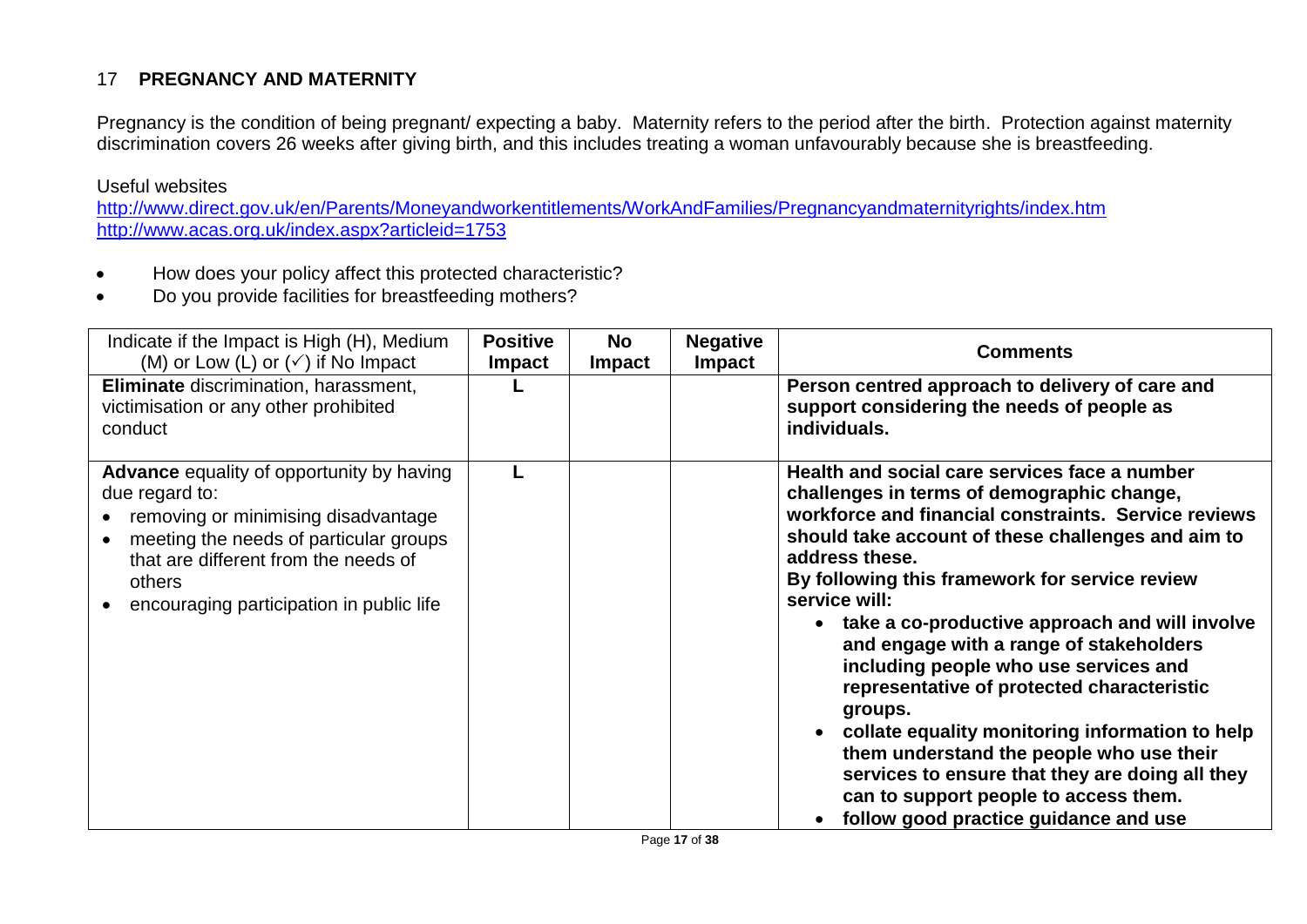|                                                                           |  | established tools to develop engagement plans<br>and engage with stakeholder in the<br>development and delivery of services.                                                                                     |
|---------------------------------------------------------------------------|--|------------------------------------------------------------------------------------------------------------------------------------------------------------------------------------------------------------------|
| <b>Foster</b> good relations – tackle<br>prejudice, promote understanding |  | By following this framework for service review<br>service will:<br>• Understand the challenge of health<br>inequality and take action to reduce the<br>impact of these<br>use the Inequality Framework & Toolkit |
| <b>Summary</b>                                                            |  |                                                                                                                                                                                                                  |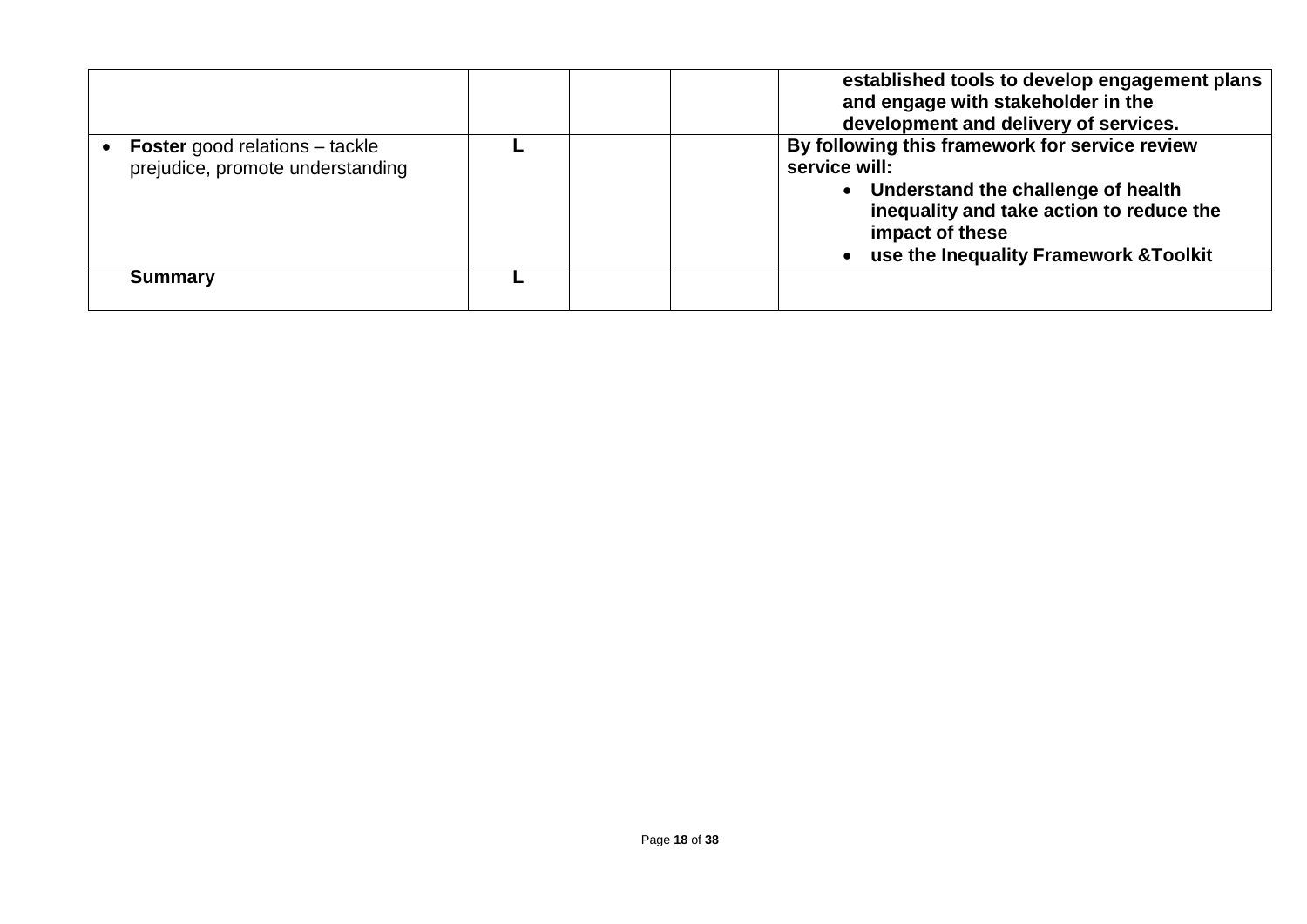#### 18 **RACE**

This refers to a group of people defined by their ethnic or national origins, race, colour, and nationality (including citizenship). All minority race and ethnic groups are covered including, for example, gypsies and travellers, Jews, English as well as visible minority groups like African, Caribbean and Asian.

Consider the impact your function or policy has on someone from a minority ethnic group. Remember the impact may differ depending on the gender, disability, faith, sexual orientation or age of the person as different cultures have different views on what is acceptable.

e.g. What about language and information? Is it in the right format?

Useful websites: [www.equalityhumanrights.com,](http://www.equalityhumanrights.com/)<http://www.bemis.org.uk/> <http://www.cemvoscotland.org.uk/>

| Indicate if the Impact is High (H), Medium<br>(M) or Low (L) or $(\checkmark)$ if No Impact                                                                                                                                                       | <b>Positive</b><br><b>Impact</b> | <b>No</b><br><b>Impact</b> | <b>Negative</b><br><b>Impact</b> | <b>Comments</b>                                                                                                                                                                                                                                                                                                                                                                                                                      |
|---------------------------------------------------------------------------------------------------------------------------------------------------------------------------------------------------------------------------------------------------|----------------------------------|----------------------------|----------------------------------|--------------------------------------------------------------------------------------------------------------------------------------------------------------------------------------------------------------------------------------------------------------------------------------------------------------------------------------------------------------------------------------------------------------------------------------|
| <b>Eliminate</b> discrimination, harassment,<br>victimisation or any other prohibited<br>conduct                                                                                                                                                  | м                                |                            |                                  | Services are accessible to all stakeholders and<br>service teams enable people who require support to<br>participate in all aspects of their care (for example,<br>ensuring that information is available in a range of<br>formats, or the availability of independent advocacy).<br>Person centred approach to delivery of care and<br>support considering the needs of people as<br>individuals.                                   |
| <b>Advance</b> equality of opportunity by having<br>due regard to:<br>removing or minimising disadvantage<br>meeting the needs of particular groups<br>that are different from the needs of<br>others<br>encouraging participation in public life | M                                |                            |                                  | Health and social care services face a number<br>challenges in terms of demographic change,<br>workforce and financial constraints. Service reviews<br>should take account of these challenges and aim to<br>address these.<br>By following this framework for service review<br>service will:<br>take a co-productive approach and will involve<br>and engage with a range of stakeholders<br>including people who use services and |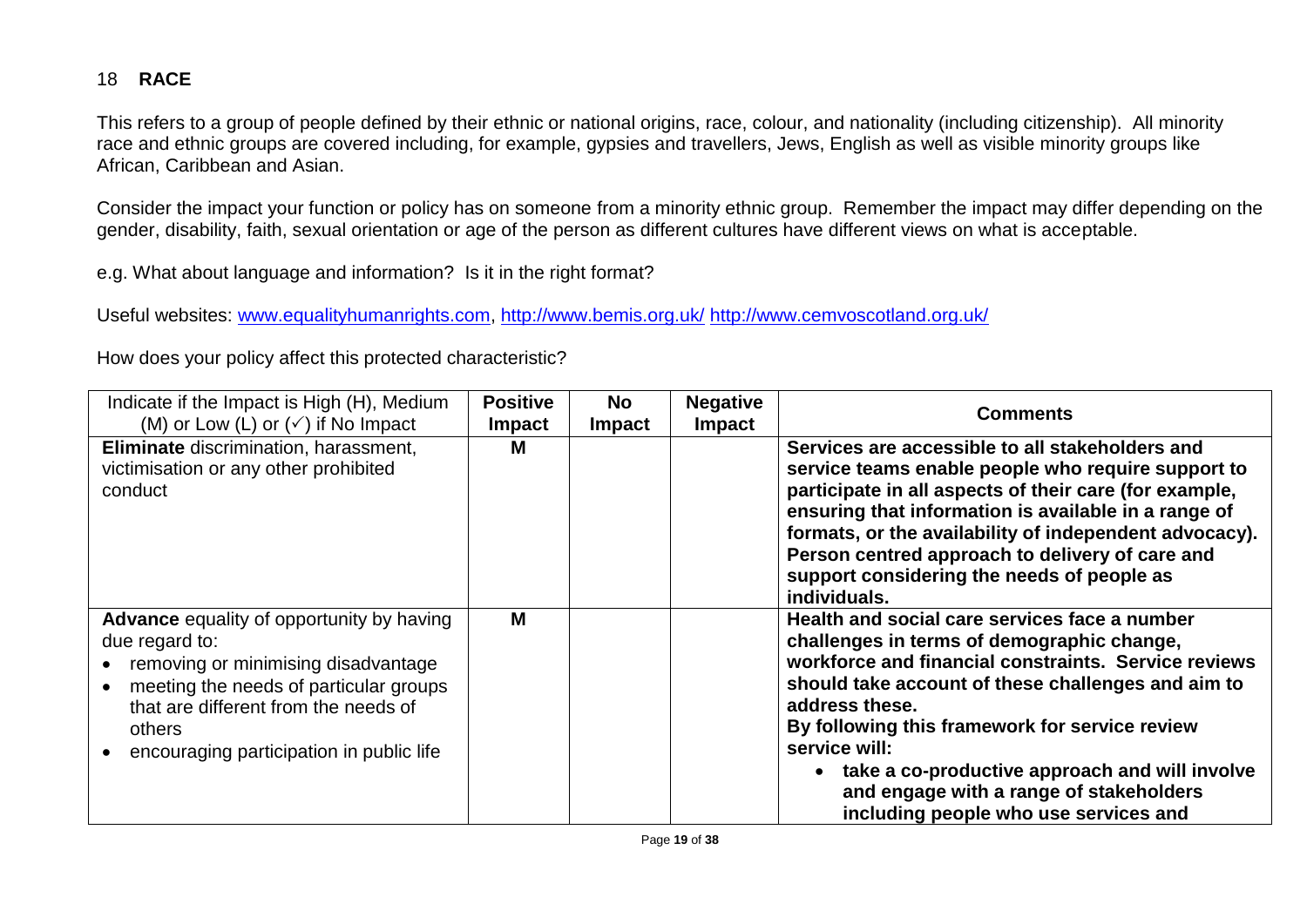| <b>Foster</b> good relations – tackle<br>prejudice, promote understanding |   | representative of protected characteristic<br>groups.<br>collate equality monitoring information to help<br>them understand the people who use their<br>services to ensure that they are doing all they<br>can to support people to access them.<br>follow good practice guidance and use<br>established tools to develop engagement plans<br>and engage with stakeholder in the<br>development and delivery of services.<br>By following this framework for service review<br>service will:<br>• Understand the challenge of health<br>inequality and take action to reduce the<br>impact of these<br>use the Inequality Framework & Toolkit |
|---------------------------------------------------------------------------|---|-----------------------------------------------------------------------------------------------------------------------------------------------------------------------------------------------------------------------------------------------------------------------------------------------------------------------------------------------------------------------------------------------------------------------------------------------------------------------------------------------------------------------------------------------------------------------------------------------------------------------------------------------|
| <b>Summary</b>                                                            | M |                                                                                                                                                                                                                                                                                                                                                                                                                                                                                                                                                                                                                                               |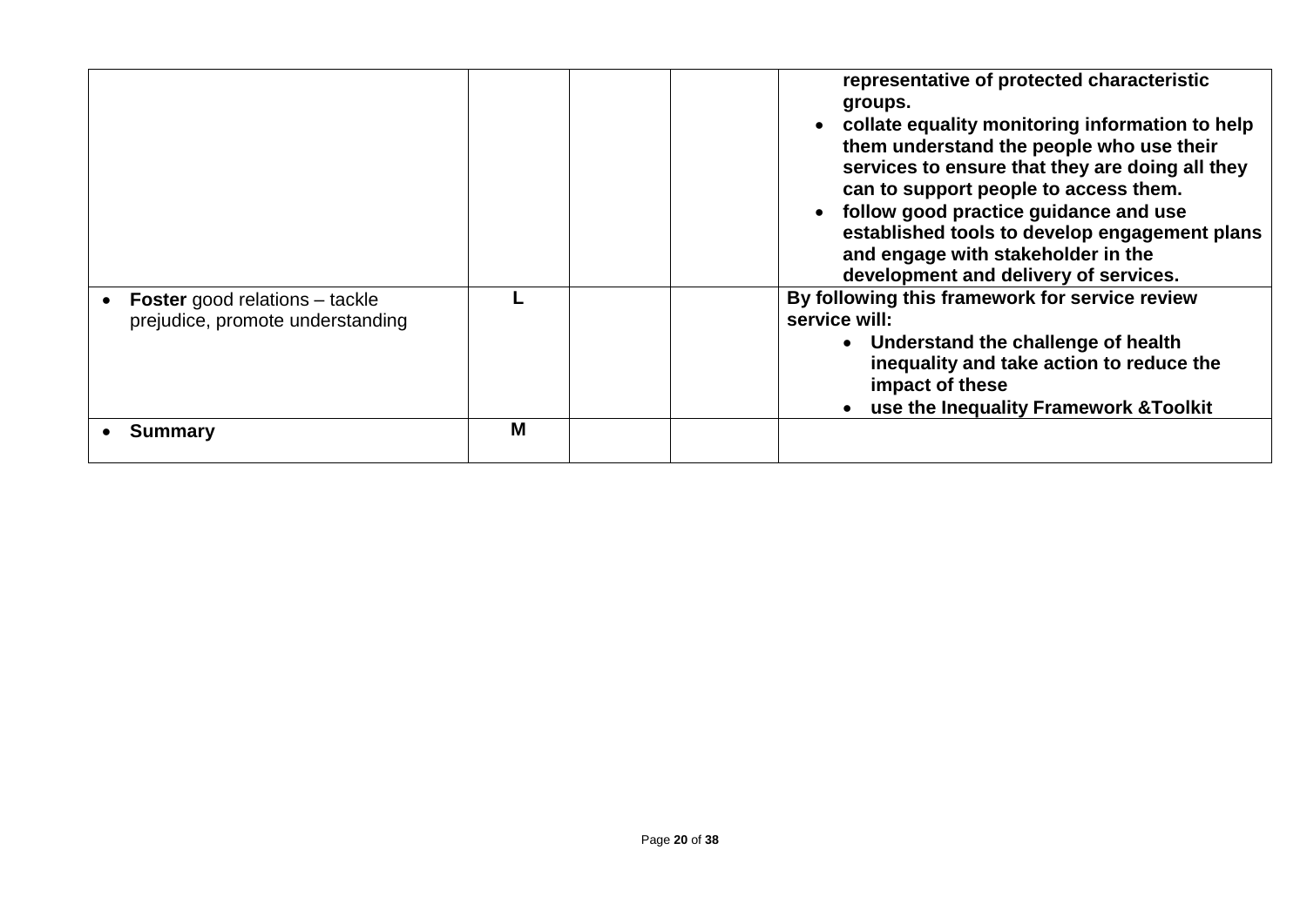#### 19 **RELIGION OR BELIEF**

Religion is the worship or faith in a God or Gods but belief is wider and includes religious, spiritual and philosophical beliefs. It also includes lack of belief or no belief in religion (eg Atheism). Generally, a belief should affect your life choices or the way you live for it to be included in the definition.

Does the function or policy take into account different festivals, holidays, religious days and traditions?

Will the different faith beliefs impact on, for example, women from that group and exclude or prevent them from using the service? Useful website:<http://www.scottishinterfaithcouncil.org/> <http://www.secularism.org.uk/>

| Indicate if the Impact is High (H), Medium<br>(M) or Low (L) or $(\checkmark)$ if No Impact<br>Eliminate discrimination, harassment,<br>victimisation or any other prohibited                                                                     | <b>Positive</b><br><b>Impact</b><br>M | <b>No</b><br><b>Impact</b> | <b>Negative</b><br><b>Impact</b> | <b>Comments</b><br>Person centred approach to delivery of care and<br>support considering the needs of people as                                                                                                                                                                                                                                                                                                                                                                                                                                                                                                                                                                         |
|---------------------------------------------------------------------------------------------------------------------------------------------------------------------------------------------------------------------------------------------------|---------------------------------------|----------------------------|----------------------------------|------------------------------------------------------------------------------------------------------------------------------------------------------------------------------------------------------------------------------------------------------------------------------------------------------------------------------------------------------------------------------------------------------------------------------------------------------------------------------------------------------------------------------------------------------------------------------------------------------------------------------------------------------------------------------------------|
| conduct                                                                                                                                                                                                                                           |                                       |                            |                                  | individuals.                                                                                                                                                                                                                                                                                                                                                                                                                                                                                                                                                                                                                                                                             |
| <b>Advance</b> equality of opportunity by having<br>due regard to:<br>removing or minimising disadvantage<br>meeting the needs of particular groups<br>that are different from the needs of<br>others<br>encouraging participation in public life | M                                     |                            |                                  | Health and social care services face a number<br>challenges in terms of demographic change,<br>workforce and financial constraints. Service reviews<br>should take account of these challenges and aim to<br>address these.<br>By following this framework for service review<br>service will:<br>take a co-productive approach and will involve<br>and engage with a range of stakeholders<br>including people who use services and<br>representative of protected characteristic<br>groups.<br>collate equality monitoring information to help<br>them understand the people who use their<br>services to ensure that they are doing all they<br>can to support people to access them. |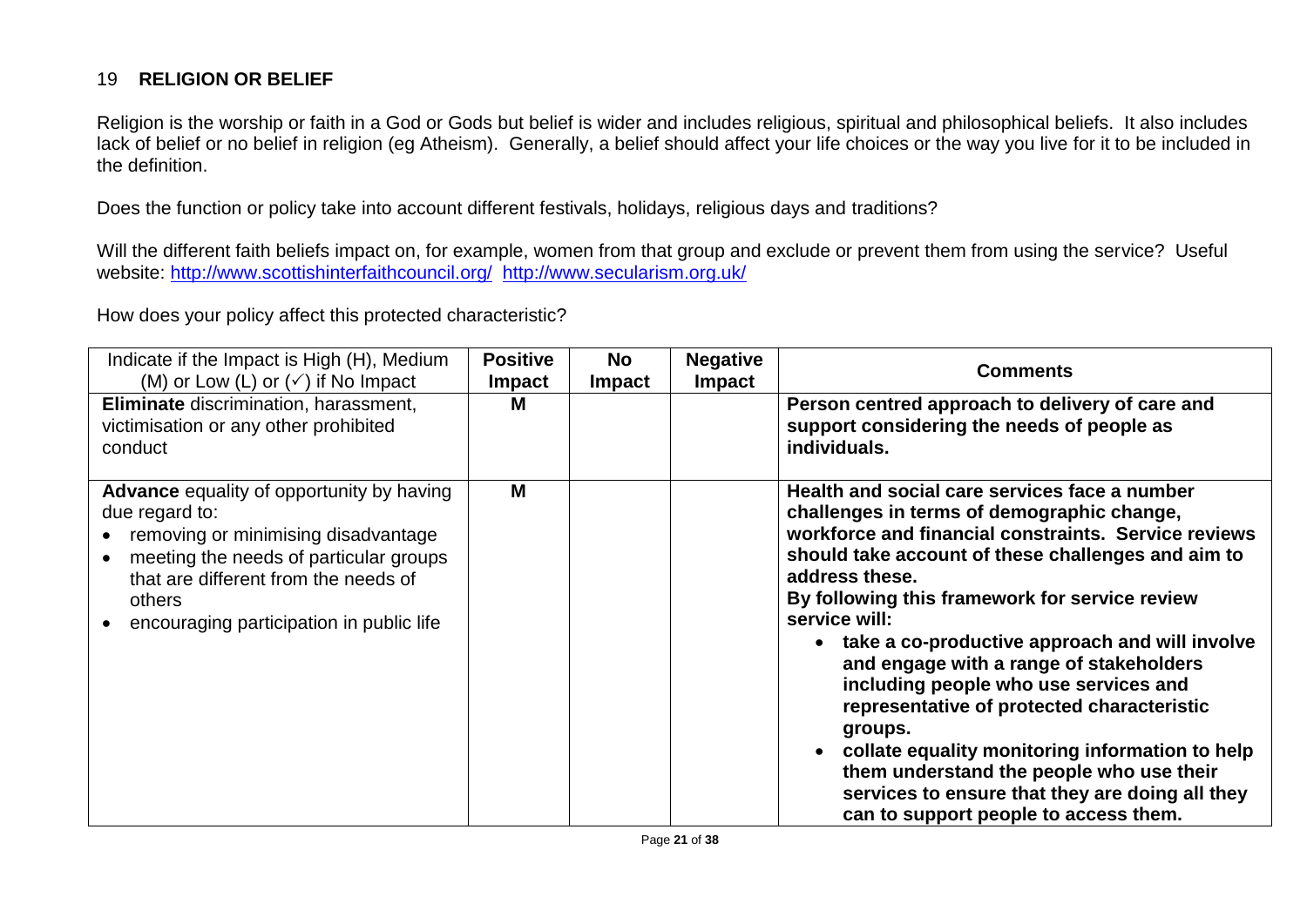|                                                                           |   | • follow good practice guidance and use<br>established tools to develop engagement plans<br>and engage with stakeholder in the<br>development and delivery of services.                                          |
|---------------------------------------------------------------------------|---|------------------------------------------------------------------------------------------------------------------------------------------------------------------------------------------------------------------|
| <b>Foster</b> good relations – tackle<br>prejudice, promote understanding |   | By following this framework for service review<br>service will:<br>• Understand the challenge of health<br>inequality and take action to reduce the<br>impact of these<br>use the Inequality Framework & Toolkit |
| <b>Summary</b>                                                            | M |                                                                                                                                                                                                                  |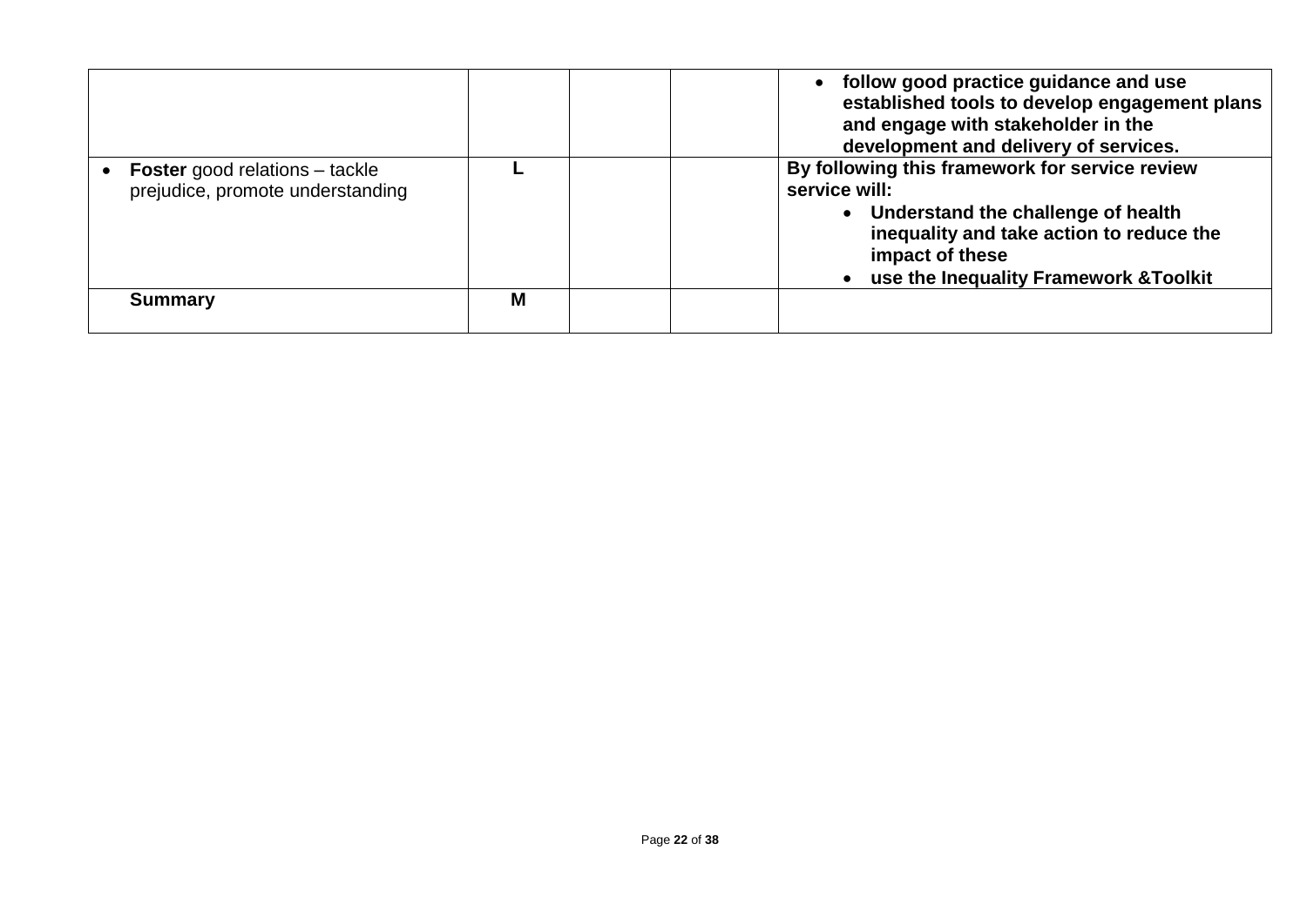#### 20 **SEXUAL ORIENTATION**

Whether a person's sexual attraction is towards their own sex, the opposite sex or to both sexes. This includes people who are heterosexual, lesbian, gay or bisexual.

- What are the issues for this group in terms of your function or policy?
- Are the needs of this group being met?

Useful website: [www.lgbtyouth.org.uk](http://www.lgbtyouth.org.uk/) [www.stonewallscotland.org.uk/](http://www.stonewallscotland.org.uk/) [www.equality-network.org/](http://www.equality-network.org/)

| Indicate if the Impact is High (H), Medium<br>(M) or Low (L) or $(\checkmark)$ if No Impact                                                                                                                                                       | <b>Positive</b><br><b>Impact</b> | <b>No</b><br><b>Impact</b> | <b>Negative</b><br><b>Impact</b> | <b>Comments</b>                                                                                                                                                                                                                                                                                                                                                                                                                                                                                                                                                                                                                                                                                                                     |
|---------------------------------------------------------------------------------------------------------------------------------------------------------------------------------------------------------------------------------------------------|----------------------------------|----------------------------|----------------------------------|-------------------------------------------------------------------------------------------------------------------------------------------------------------------------------------------------------------------------------------------------------------------------------------------------------------------------------------------------------------------------------------------------------------------------------------------------------------------------------------------------------------------------------------------------------------------------------------------------------------------------------------------------------------------------------------------------------------------------------------|
| Eliminate discrimination, harassment,<br>victimisation or any other prohibited<br>conduct                                                                                                                                                         | М                                |                            |                                  | Person centred approach to delivery of care and<br>support considering the needs of people as<br>individuals.                                                                                                                                                                                                                                                                                                                                                                                                                                                                                                                                                                                                                       |
| <b>Advance</b> equality of opportunity by having<br>due regard to:<br>removing or minimising disadvantage<br>meeting the needs of particular groups<br>that are different from the needs of<br>others<br>encouraging participation in public life | M                                |                            |                                  | Health and social care services face a number<br>challenges in terms of demographic change,<br>workforce and financial constraints. Service reviews<br>should take account of these challenges and aim to<br>address these.<br>By following this framework for service review<br>service will:<br>• take a co-productive approach and will involve<br>and engage with a range of stakeholders<br>including people who use services and<br>representative of protected characteristic<br>groups.<br>collate equality monitoring information to help<br>them understand the people who use their<br>services to ensure that they are doing all they<br>can to support people to access them.<br>follow good practice guidance and use |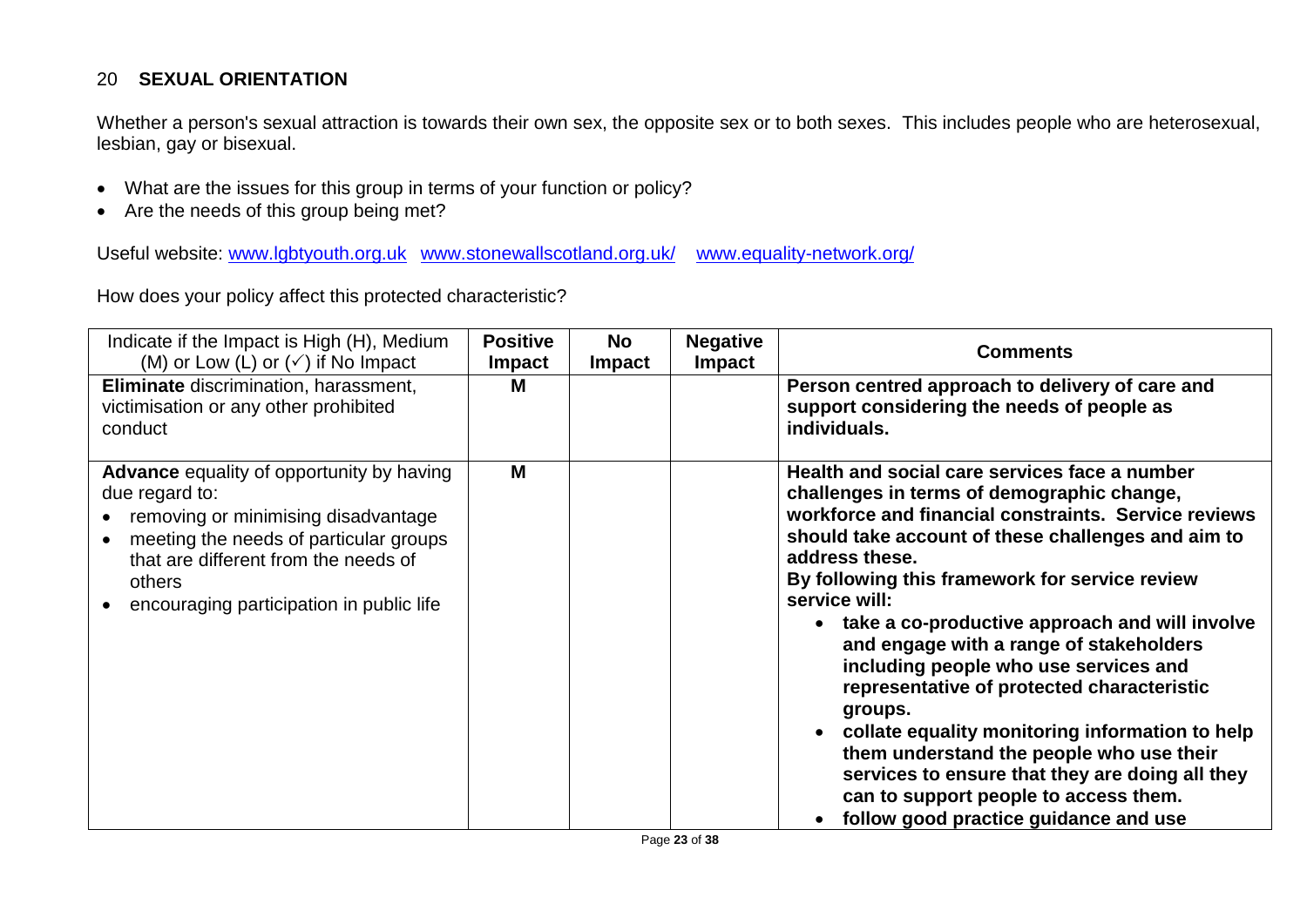|                                                                           |   | established tools to develop engagement plans<br>and engage with stakeholder in the<br>development and delivery of services.                                                                                     |
|---------------------------------------------------------------------------|---|------------------------------------------------------------------------------------------------------------------------------------------------------------------------------------------------------------------|
| <b>Foster</b> good relations – tackle<br>prejudice, promote understanding |   | By following this framework for service review<br>service will:<br>• Understand the challenge of health<br>inequality and take action to reduce the<br>impact of these<br>use the Inequality Framework & Toolkit |
| <b>Summary</b>                                                            | M |                                                                                                                                                                                                                  |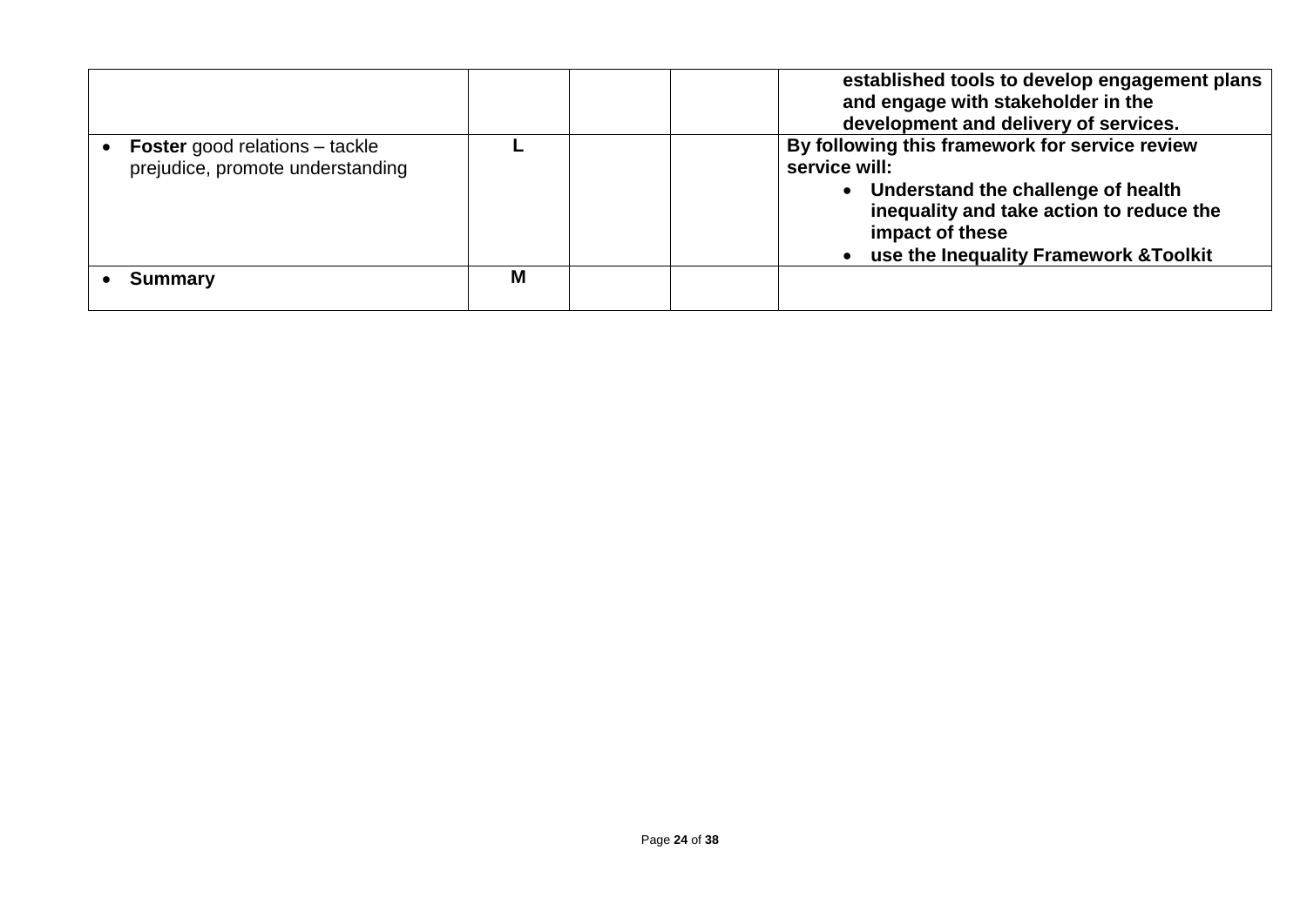#### 21 **HUMAN RIGHTS**

This is about protecting and promoting individuals' rights and freedoms.

Useful Websites<http://www.scottishhumanrights.com/>[www.equalityhumanrights.com](http://www.equalityhumanrights.com/) 

How does your policy affect people's Human Rights?

| Indicate if the Impact is High (H), Medium<br>(M) or Low (L) or $(\checkmark)$ if No Impact                       | <b>Positive</b><br><b>Impact</b> | <b>No</b><br><b>Impact</b> | <b>Negative</b><br><b>Impact</b> | <b>Comments</b>                                                                                                                                                                                                |
|-------------------------------------------------------------------------------------------------------------------|----------------------------------|----------------------------|----------------------------------|----------------------------------------------------------------------------------------------------------------------------------------------------------------------------------------------------------------|
| Eliminate discrimination, harassment,<br>victimisation or any other prohibited<br>conduct                         |                                  |                            |                                  | No discrimination because this policy does not<br>discriminate against any individual or group and person<br>centred approaches ensure that the specific needs of<br>individuals are taken into consideration. |
| <b>Advance</b> the aims of the Human Rights<br>Act<br>Prevent breaches of human rights<br>Respect people's rights |                                  |                            |                                  | No discrimination because this policy does not<br>discriminate against any individual or group and person<br>centred approaches ensure that the specific needs of<br>individuals are taken into consideration. |
| <b>Foster</b> good relations – tackle<br>prejudice, promote understanding                                         |                                  |                            |                                  | No discrimination because this policy does not<br>discriminate against any individual or group and person<br>centred approaches ensure that the specific needs of<br>individuals are taken into consideration. |
| <b>Summary</b>                                                                                                    |                                  |                            |                                  |                                                                                                                                                                                                                |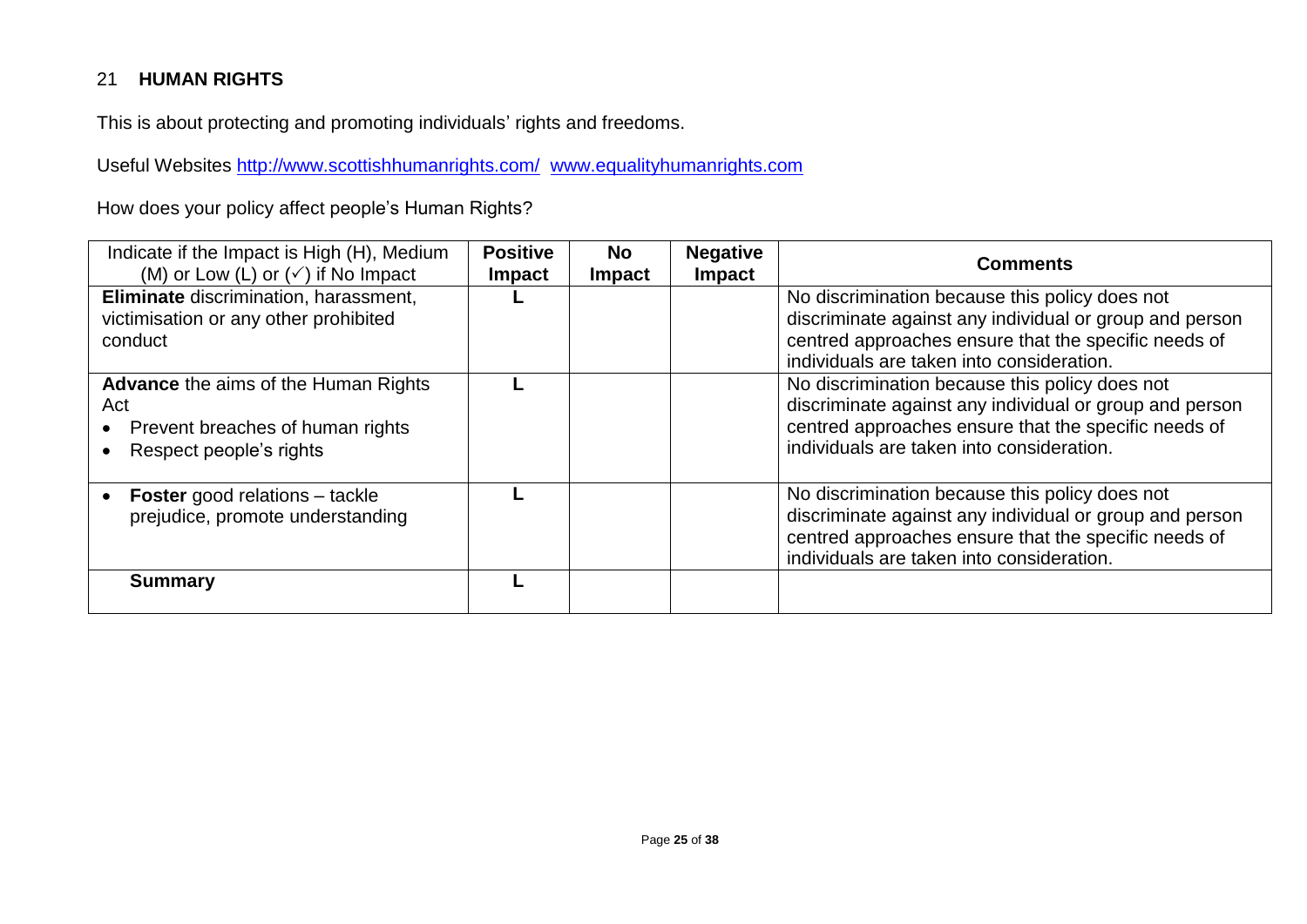#### 22 **HEALTH & WELLBEING**

This is about physical and mental health and wellbeing and includes eg feelings of safety and security, leisure activity, participation, creativity, affection, developing/achieving your potential.

How does your policy impact on lifestyles? eg diet and nutrition, exercise and physical activity, substance use.

Does this policy impact on any health determinants other than the above? If yes, how likely and how significant are the effects? Is this policy likely to increase or reduce local health inequalities?

Useful website: [www.scotland.gov.uk/Topics/Health/health](http://www.scotland.gov.uk/Topics/Health/health)

| Indicate if the Impact is High (H), Medium<br>(M) or Low (L) or $(\checkmark)$ if No Impact | <b>Positive</b><br><b>Impact</b> | <b>No</b><br><b>Impact</b> | <b>Negative</b><br><b>Impact</b> | <b>Comments</b>                                                                                                                                                                                                                                                                                                                                                                                                                                                                               |
|---------------------------------------------------------------------------------------------|----------------------------------|----------------------------|----------------------------------|-----------------------------------------------------------------------------------------------------------------------------------------------------------------------------------------------------------------------------------------------------------------------------------------------------------------------------------------------------------------------------------------------------------------------------------------------------------------------------------------------|
| <b>Eliminate</b> health and wellbeing<br>inequalities/ bad practice                         | н                                |                            |                                  | Person centred approach to delivery of care and<br>support considering the needs of people as<br>individuals.<br>By following this framework for service review<br>service will:<br>• Understand the challenge of health<br>inequality and take action to reduce the<br>impact of these<br>• use the Inequality Framework & Toolkit                                                                                                                                                           |
| <b>Advance</b> equality of health and wellbeing<br>opportunities                            | н                                |                            |                                  | Health and social care services face a number<br>challenges in terms of demographic change,<br>workforce and financial constraints. Service reviews<br>should take account of these challenges and aim to<br>address these.<br>By following this framework for service review<br>service will:<br>take a co-productive approach and will involve<br>and engage with a range of stakeholders<br>including people who use services and<br>representative of protected characteristic<br>groups. |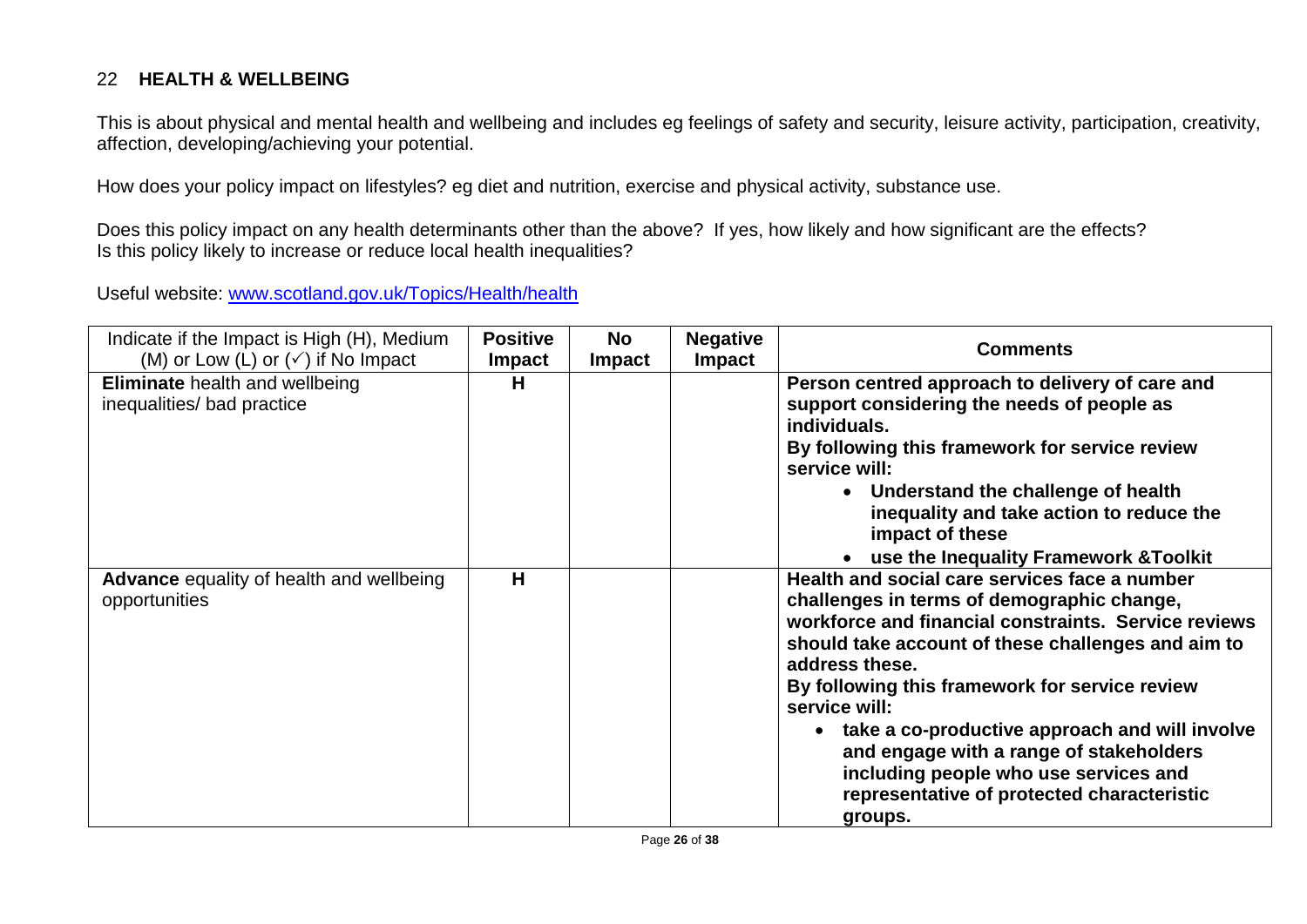|                                                  |   | • collate equality monitoring information to help<br>them understand the people who use their<br>services to ensure that they are doing all they<br>can to support people to access them.<br>follow good practice guidance and use<br>established tools to develop engagement plans<br>and engage with stakeholder in the<br>development and delivery of services. |
|--------------------------------------------------|---|--------------------------------------------------------------------------------------------------------------------------------------------------------------------------------------------------------------------------------------------------------------------------------------------------------------------------------------------------------------------|
| <b>Foster</b> good health and wellbeing practice | H | By following this framework for service review<br>service will:<br>• Understand the challenge of health<br>inequality and take action to reduce the<br>impact of these<br>use the Inequality Framework & Toolkit                                                                                                                                                   |
| <b>Summary</b>                                   | н |                                                                                                                                                                                                                                                                                                                                                                    |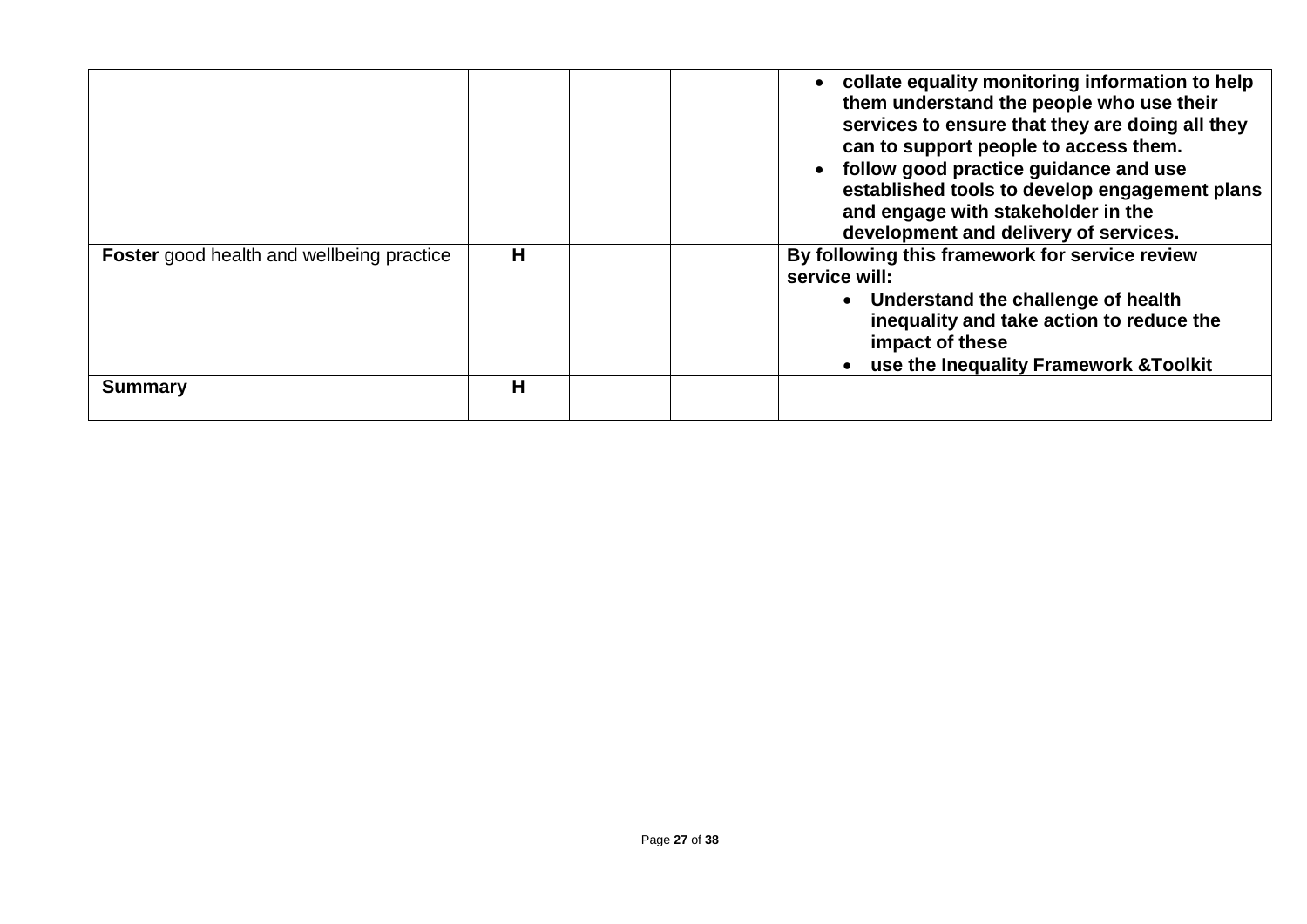#### 23 **ECONOMIC AND SOCIAL SUSTAINABILITY**

This is about eg pay, employment opportunities, assisting businesses to develop or grow, welfare to work schemes and disadvantaged groups, local self-help schemes, and valuing and supporting voluntary work.

How will your policy impact on eg social status, employment (paid or unpaid), opportunities to expand on learning experiences, encourage investment in skills and training, assist people on low incomes or support other disadvantaged groups in any way, help people access advice on financial inclusion, availability or delivery of services for people living rurally, and increase access to facilities for arts, cultural and leisure pursuits.

How will the policy work in rural areas where the existing infrastructure is typically less developed or where infrastructure does not exist (eg mains gas, fast broadband connections)?

| Indicate if the Impact is High (H), Medium    | <b>Positive</b> | <b>No</b>     | <b>Negative</b> | <b>Comments</b>                                                                                                                                                                                                                                                                                                                                                                                                                                                                               |  |  |  |
|-----------------------------------------------|-----------------|---------------|-----------------|-----------------------------------------------------------------------------------------------------------------------------------------------------------------------------------------------------------------------------------------------------------------------------------------------------------------------------------------------------------------------------------------------------------------------------------------------------------------------------------------------|--|--|--|
| (M) or Low (L) or $(\checkmark)$ if No Impact | <b>Impact</b>   | <b>Impact</b> | <b>Impact</b>   |                                                                                                                                                                                                                                                                                                                                                                                                                                                                                               |  |  |  |
| <b>Eliminate</b> disadvantage or inequality   |                 |               |                 | The Service Planning Framework aims to support<br>delivery of sustainable services locally.<br>Services make every effort to ensure that their<br>information and physical environment is accessible<br>to everyone including the use of technology.<br>Person centred approach to delivery of care and<br>support considering the needs of people as<br>individuals.                                                                                                                         |  |  |  |
| <b>Advance</b> opportunities for individuals  |                 |               |                 | Health and social care services face a number<br>challenges in terms of demographic change,<br>workforce and financial constraints. Service reviews<br>should take account of these challenges and aim to<br>address these.<br>By following this framework for service review<br>service will:<br>take a co-productive approach and will involve<br>and engage with a range of stakeholders<br>including people who use services and<br>representative of protected characteristic<br>groups. |  |  |  |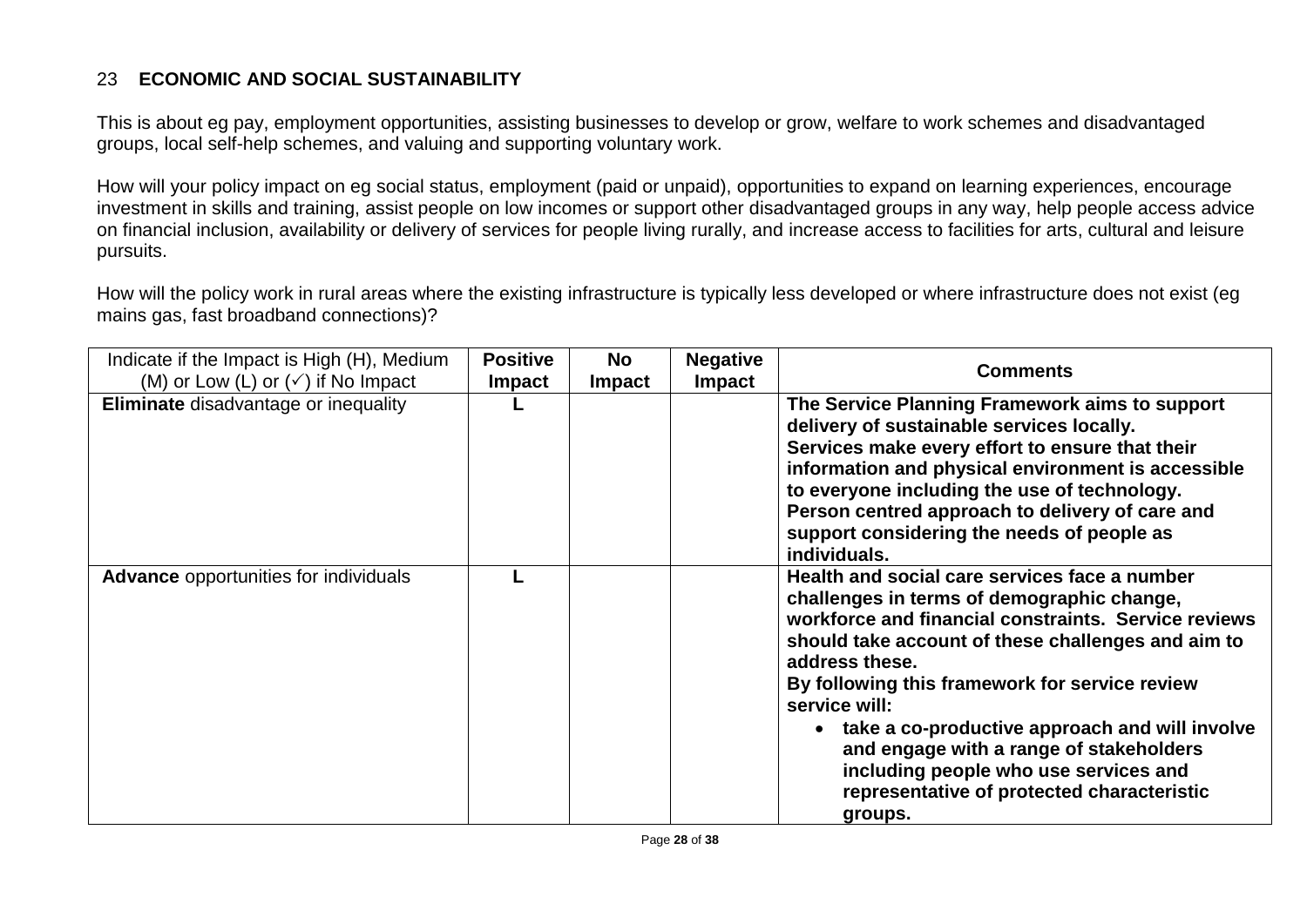|                                                                   |  | • collate equality monitoring information to help<br>them understand the people who use their<br>services to ensure that they are doing all they<br>can to support people to access them.<br>follow good practice guidance and use<br>established tools to develop engagement plans<br>and engage with stakeholder in the<br>development and delivery of services. |
|-------------------------------------------------------------------|--|--------------------------------------------------------------------------------------------------------------------------------------------------------------------------------------------------------------------------------------------------------------------------------------------------------------------------------------------------------------------|
| <b>Foster</b> good relations and sustainability of<br>communities |  | By following this framework for service review<br>service will:<br>• Understand the challenge of health<br>inequality and take action to reduce the<br>impact of these                                                                                                                                                                                             |
| <b>Summary</b>                                                    |  | use the Inequality Framework & Toolkit                                                                                                                                                                                                                                                                                                                             |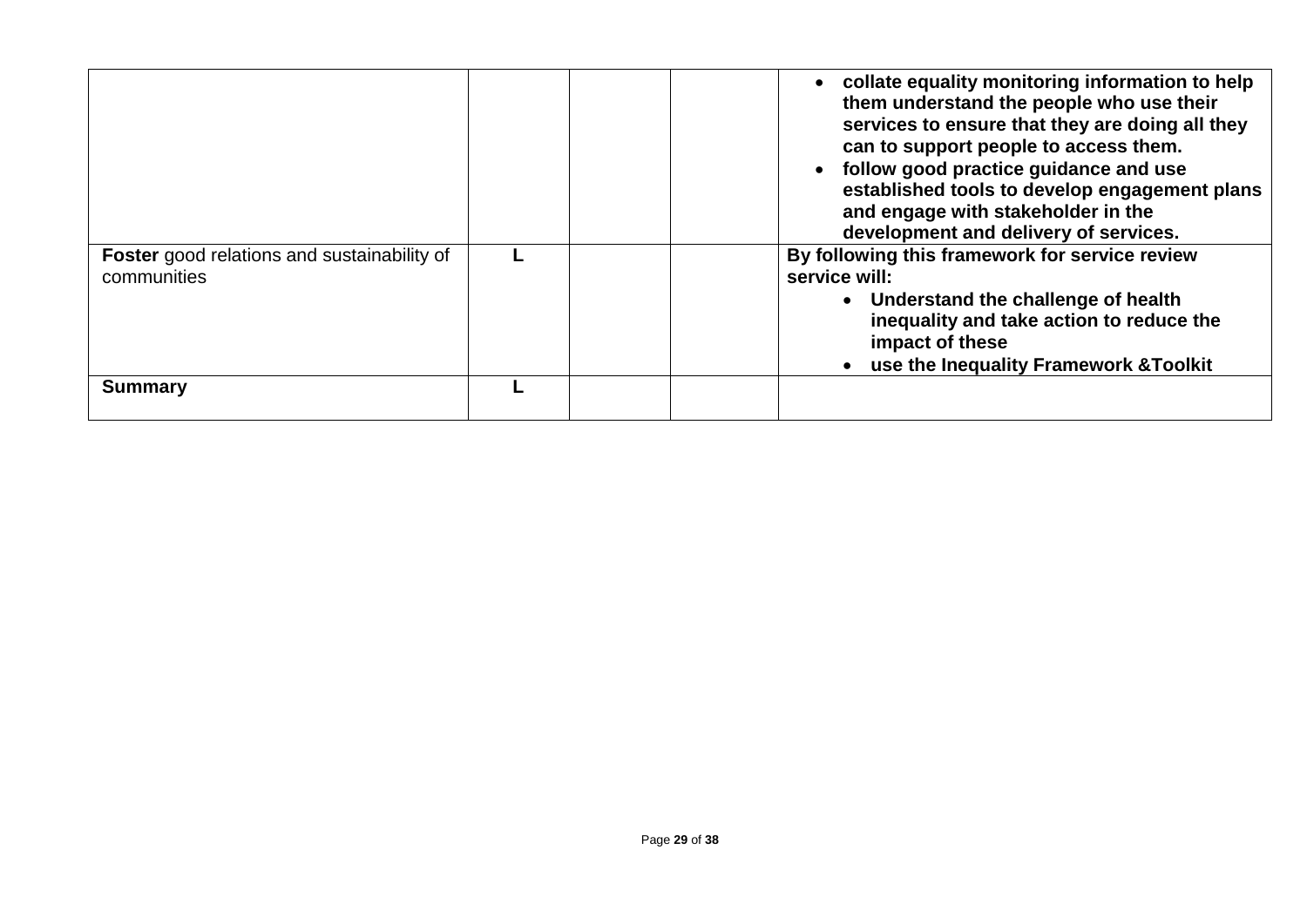#### 24 **ENVIRONMENTAL SUSTAINABILITY, CLIMATE CHANGE AND ENERGY MANAGEMENT**

This is about enhancing the built environment, preserving local heritage, reducing the need to travel by improving or adding to local facilities, conditions for pedestrians and cyclists and promote public transport, living conditions such as housing and green spaces, biodiversity, the amount of Council emissions, fuel consumption, fuel use, renewable energy technologies,

If the effect or possible effect is minimal, no action is required under the requirements of Strategic Environmental Assessment (SEA) but there is a duty under the Environmental Assessment Scotland Act 2005 to notify the SEA authorities. There are templates available to help this process. This should be noted on the summary sheet.

If there is any likely positive or negative environmental effect, a full SEA may be required.

Will your policy affect infrastructure, land or buildings?

In order to comply with the Climate Change (Scotland) Act and [Carbon Reduction Commitment Energy Efficiency Scheme](http://connect.dgcouncil.net/Documents%20and%20Settings/april.lenza/Sustainable%20Development/Impact%20Assessment/CRC%20Energy%20Efficiency%20Scheme%20-%20Department%20of%20Energy%20and%20Climate%20Change.mht) our Council must maintain accurate records and data with regard to its Emissions. If your policy may lead to a change in levels of Council emissions, has account been taken of the need to accurately record this data?

#### **Sustainable principle**

| Indicate if the Impact is High (H), Medium<br>(M) or Low (L) or $(\checkmark)$ if No Impact | <b>Positive</b><br><b>Impact</b> | <b>No</b><br><b>Impact</b> | <b>Negative</b><br><b>Impact</b> | <b>Comments</b>                                                                                                                                                                                                                                 |
|---------------------------------------------------------------------------------------------|----------------------------------|----------------------------|----------------------------------|-------------------------------------------------------------------------------------------------------------------------------------------------------------------------------------------------------------------------------------------------|
| Eliminate bad practice particularly in<br>waste and carbon useage                           |                                  |                            |                                  | By following this framework for service review<br>service will:<br>Consider environmental sustainability as part<br>of any new service development or change<br>Consider transport links when establishing or<br>reviewing pathways of care     |
| Advance good practice, particularly the<br>use of innovative technology                     |                                  |                            |                                  | By following this framework for service review<br>service will:<br>Consider technology enabled care to develop<br>solutions which enable people and their Carers<br>to support the management and delivery of<br>their own health and wellbeing |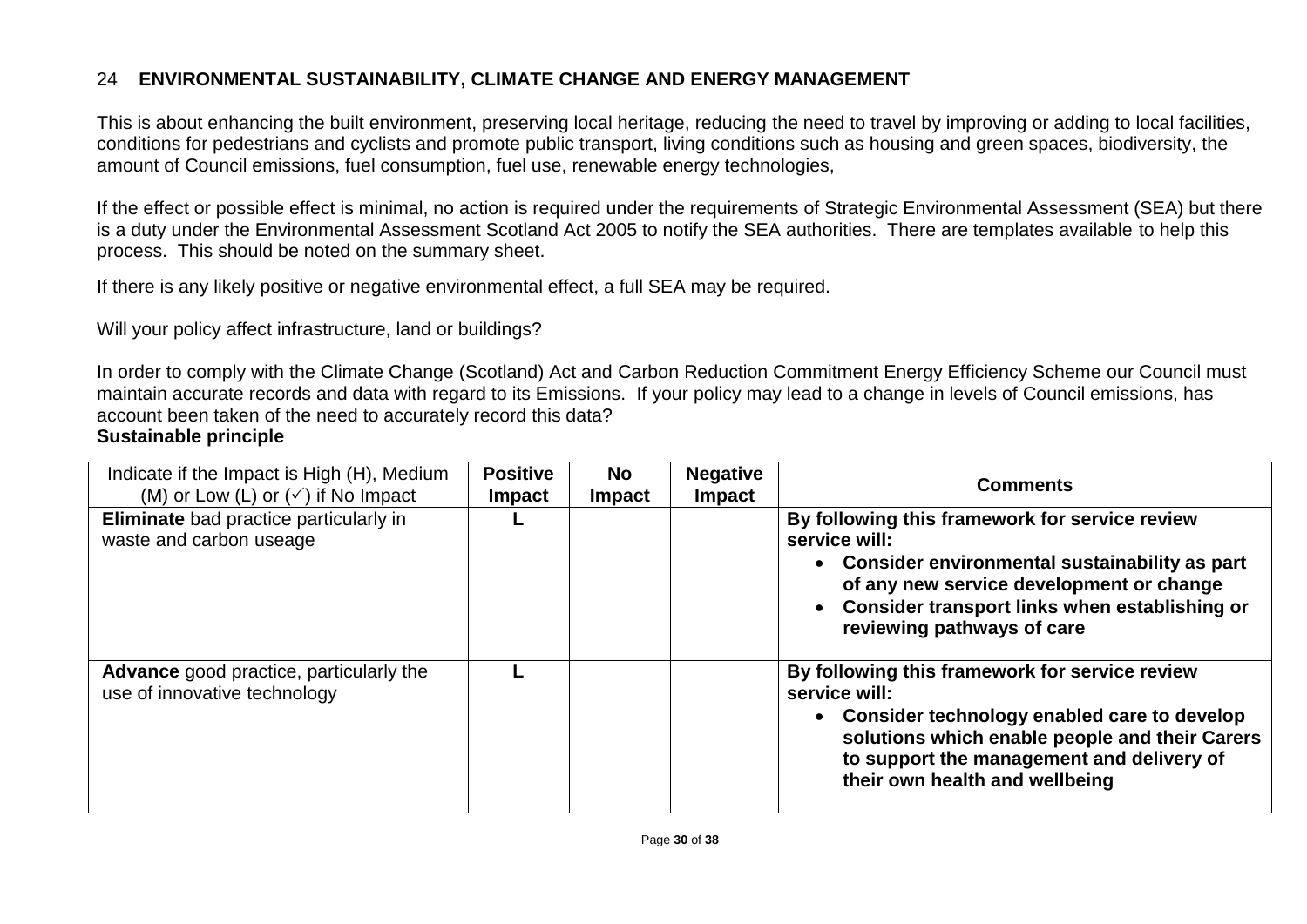| <b>Foster</b> a culture of personal responsibility | By following this framework for service review<br>service will:                                                                             |
|----------------------------------------------------|---------------------------------------------------------------------------------------------------------------------------------------------|
|                                                    | Understand the challenge of health<br>inequality and take action to reduce the<br>impact of these<br>use the Inequality Framework & Toolkit |
| <b>Summary</b>                                     |                                                                                                                                             |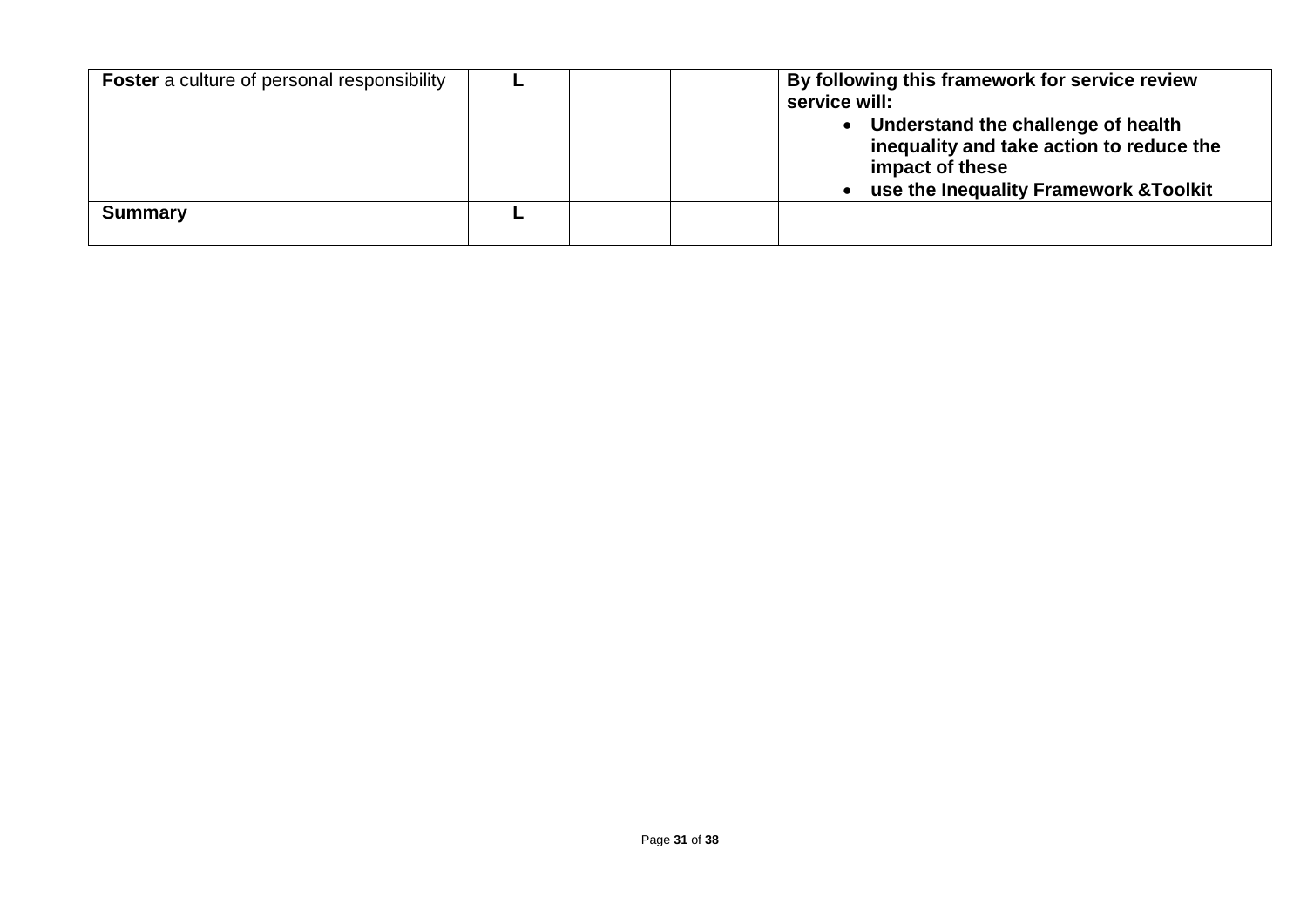#### 25 **SUMMARY OF IMPACT**

Summarise your results from section 12 to 24 in the table below by circling the relevant answer

| <b>Impact Area</b>                                                              | <b>Positive Impact</b> |                              | No Impact | <b>Negative Impact</b> |                             |        |      |
|---------------------------------------------------------------------------------|------------------------|------------------------------|-----------|------------------------|-----------------------------|--------|------|
| Age                                                                             | High                   | <b>Medium</b>                | Low       | $\Box$                 | Low                         | Medium | High |
| <b>Disability</b>                                                               | High                   | <b>Medium</b>                | Low       | $\Box$                 | Low                         | Medium | High |
| Sex                                                                             | High                   | Medium                       | Low       | $\Box$                 | Low                         | Medium | High |
| Gender reassignment and<br>Transgender                                          | High                   | Medium                       | Low       | $\Box$                 | Low                         | Medium | High |
| Marriage and Civil Partnership                                                  | High                   | Medium                       | Low       | $\Box$                 | Low                         | Medium | High |
| <b>Pregnancy and Maternity</b>                                                  | High                   | Medium                       | Low       | $\Box$                 | Low                         | Medium | High |
| Race                                                                            | High                   | <b>Medium</b>                | Low       | $\Box$                 | Low                         | Medium | High |
| Religion or belief                                                              | High                   | <b>Medium</b>                | Low       | $\Box$                 | Low                         | Medium | High |
| Sexual orientation                                                              | High                   | <b>Medium</b>                | Low       | $\Box$                 | Low                         | Medium | High |
| Human Rights                                                                    | High                   | Medium                       | Low       | $\Box$                 | Low                         | Medium | High |
| Health & Wellbeing                                                              | <b>High</b>            | Medium                       | Low       | $\Box$                 | Low                         | Medium | High |
| Economic & Social<br>Sustainability                                             | High                   | Medium                       | Low       | $\Box$                 | Low                         | Medium | High |
| Environmental Sustainability,<br><b>Climate Change and Energy</b><br>Management | High                   | Medium                       | Low       | $\Box$                 | Low                         | Medium | High |
|                                                                                 |                        | Total Positive Impact = $13$ |           | Total No Impact $=0$   | Total Negative Impact = $0$ |        |      |

Positive and No impact(s) - the Policy needs no further Impact Assessment at this stage. Transfer the totals to the Summary Sheet for publication

Negative impact(s) - please complete section 26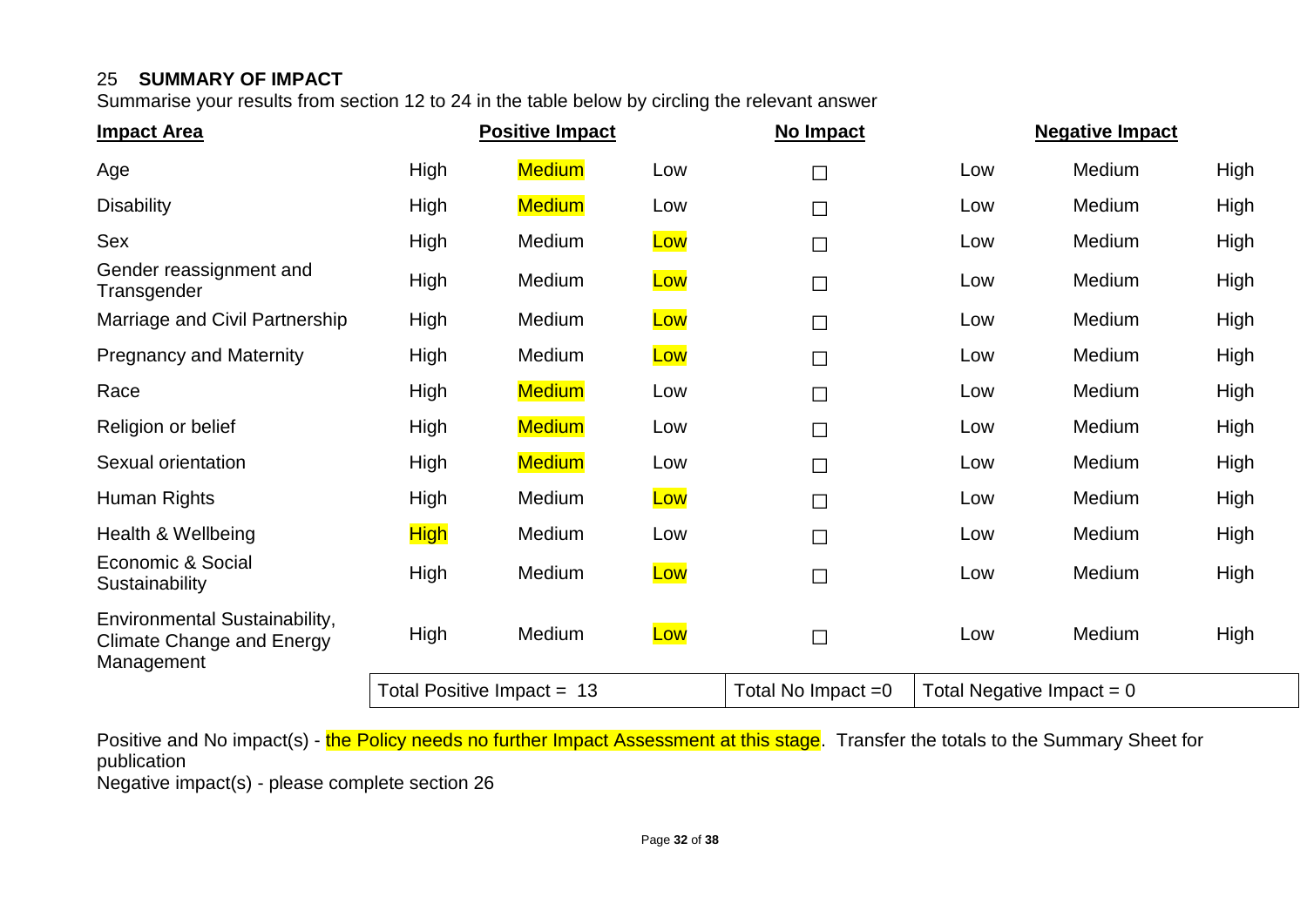- 26 If negative impact(s) have been identified choose the most appropriate option below (a, b or c). Once you have your identified your option, record your decision in the table below highlighting the Impact Area and action to be taken.
	- a. **unjustifiable** your Policy must be revised and rewritten to remove the negative impact. This is the concept of 'treat' in risk management
	- b. **can be justified** without further consultation. The justification is noted and recorded and the Policy is signed off. This is the concept of 'managed' in risk management
	- c. **may or may not be justifiable** the proposed justification for the risk is noted and the Policy is then consulted upon at the level that is appropriate. For instance, an employment policy may require only internal consultation where as a service delivery policy may require partner and external consultation.

| <b>Impact Area</b> | Option<br>(a), (b) or<br>(c) | <b>Explanation and action to be taken</b> |
|--------------------|------------------------------|-------------------------------------------|
|                    |                              |                                           |
|                    |                              |                                           |
|                    |                              |                                           |
|                    |                              |                                           |
|                    |                              |                                           |

Once completed transfer the information to the Summary Sheet for publication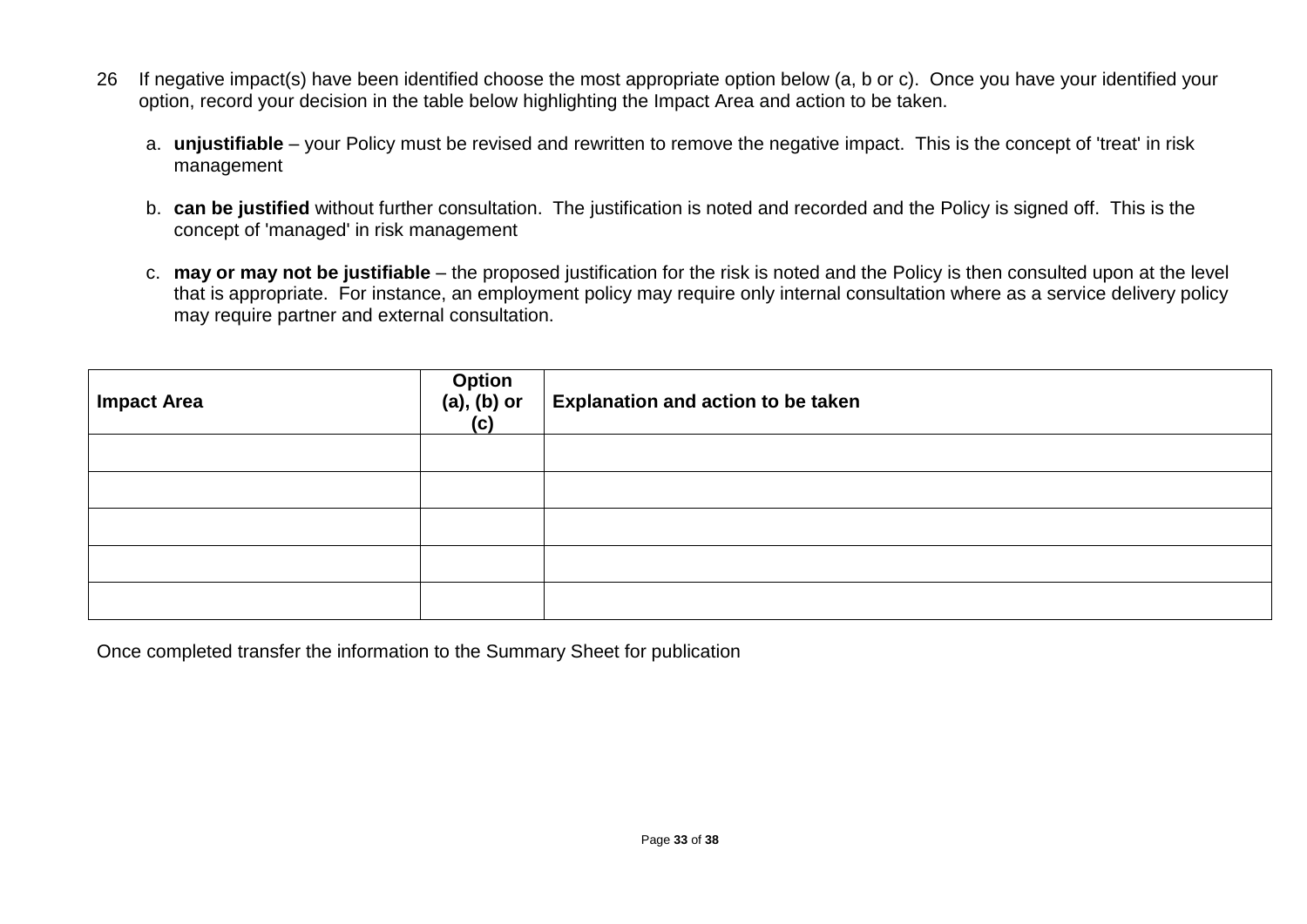## **Section 5 : Monitoring And Reviewing**

|                                                                                                                                                        | <b>Guidance</b>                                                                                                                 |
|--------------------------------------------------------------------------------------------------------------------------------------------------------|---------------------------------------------------------------------------------------------------------------------------------|
| 27<br>How will the implementation of the policy be monitored?<br>HSCSMT will monitor resulting service plans                                           | e.g. customer satisfaction questionnaires.                                                                                      |
| 28<br>What (if any) environmental data is to be monitored and who is responsible<br>for the collection of this data?<br>Not applicable                 |                                                                                                                                 |
| 29<br>How will the results of the monitoring be used to develop the policy?<br>The Framework will be reviewed every 3 years to ensure remains relevant | This information will useful when you review the policy                                                                         |
| When and how is the policy due to be reviewed?<br>30<br>Formal review every three years, so 2020.                                                      | Detail who is responsible. If there are a significant<br>number of negative impacts, then an earlier date may be<br>recommended |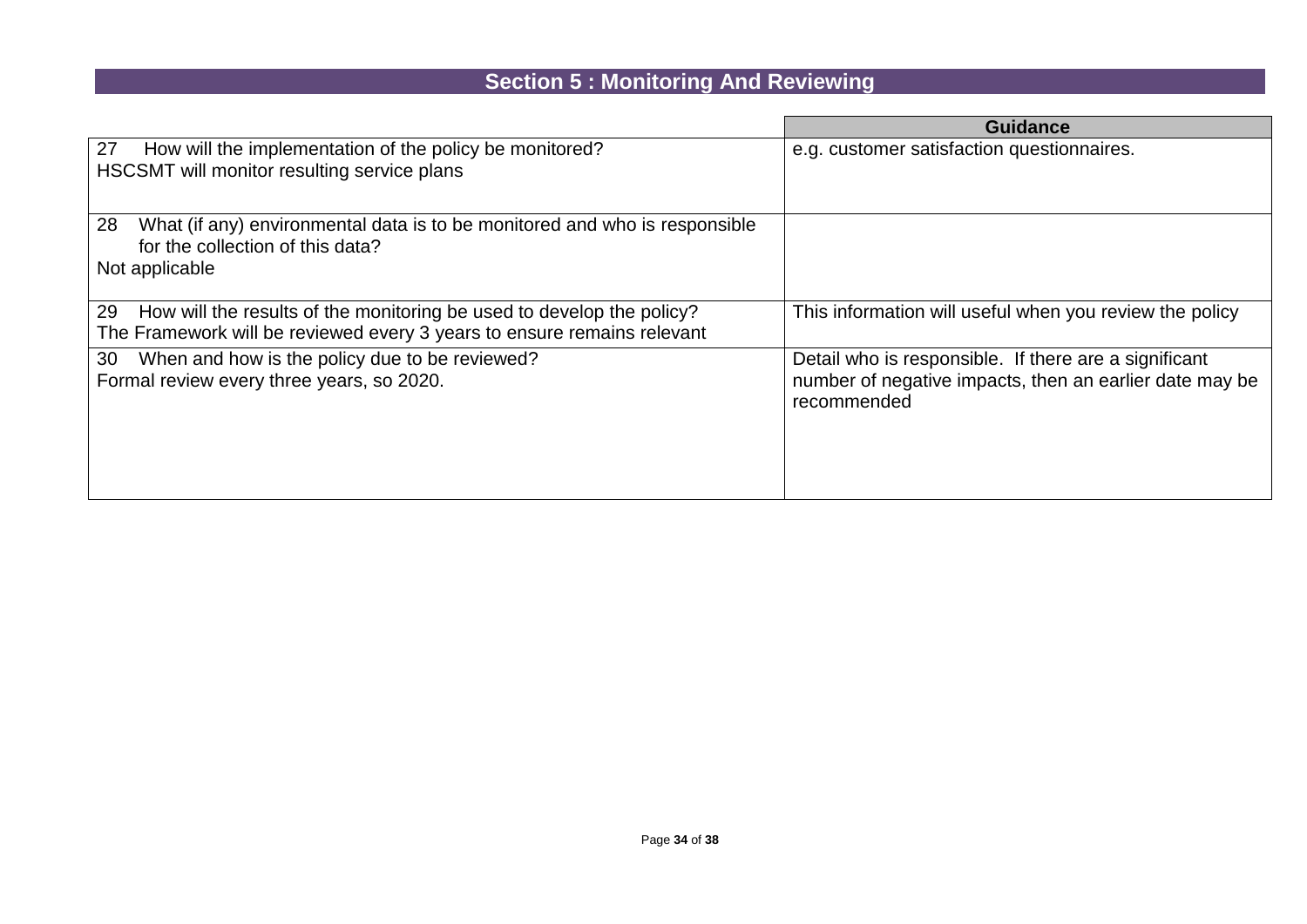#### **Section 6 : Public Reporting of Results**  (information required for the Summary Sheet)

The Council is required to publish the findings and results of all impact assessments conducted.

The lead person is responsible for collating the key comments and actions onto the summary sheet below. All members of the group should receive a copy. A copy should also be sent to the lead service for action.

The summary forms the basis of the committee report information on impact assessment where a report to Committee is required.

The lead person is responsible for sending a copy of this completed Impact AssessmentToolkit form to the Planning and Performance Unit where part or all will be published on the Council's public site. Email it to [ImpactAssessment@dumgal.gov.uk](mailto:ImpactAssessment@dumgal.gov.uk)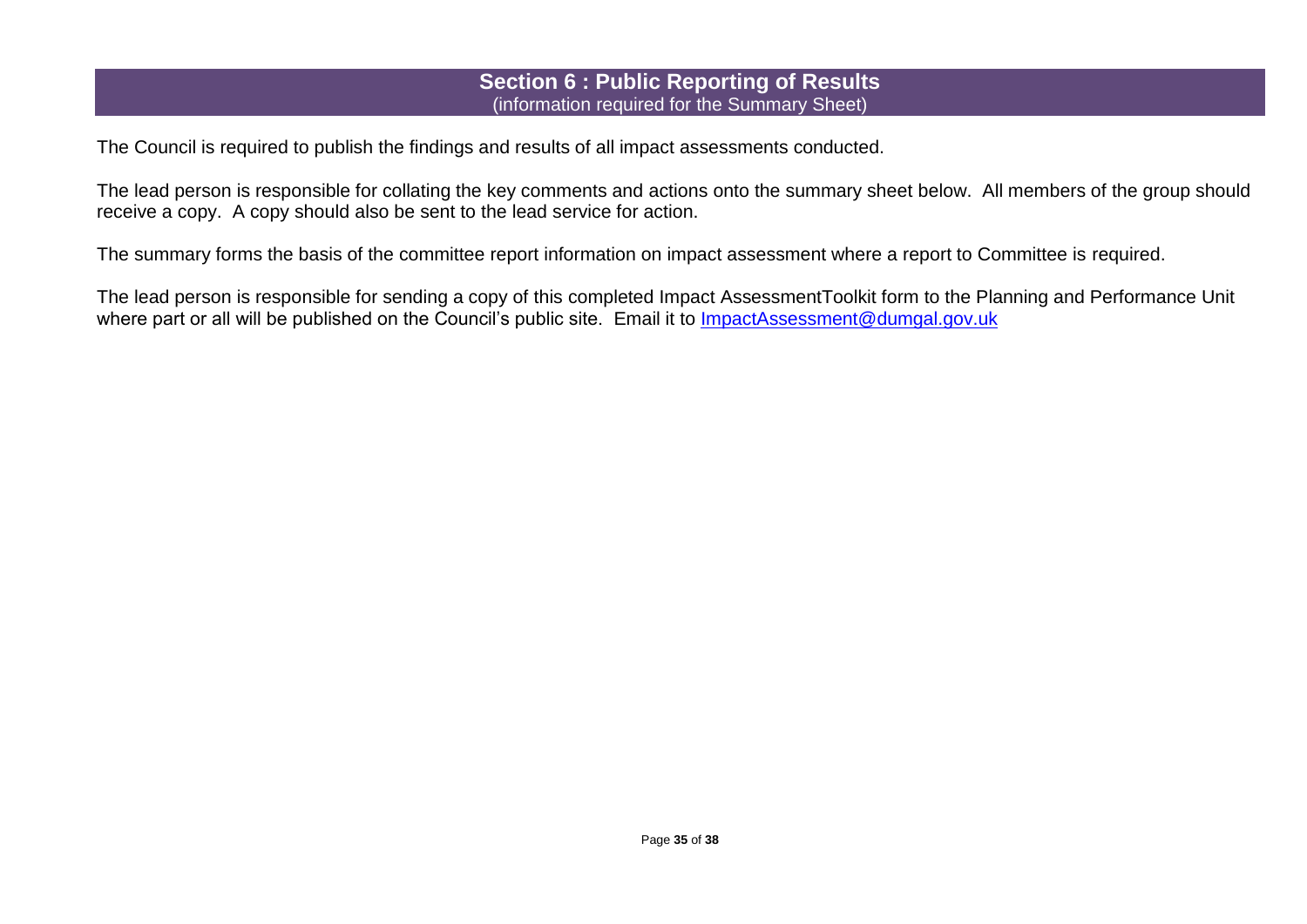#### **SUMMARY SHEET SUMMARY OF IMPACT ASSESSMENT (BLANK)**

| Policy            | <b>Service Planning Framework</b>                                       |                                             |                                                                                                                                                                                                                                                                                                                                                                                                                                                                                                                                                                                                                                                                                                                                |                                     | 16 August 2017<br>Date of process |                                                                                                        |  |  |  |
|-------------------|-------------------------------------------------------------------------|---------------------------------------------|--------------------------------------------------------------------------------------------------------------------------------------------------------------------------------------------------------------------------------------------------------------------------------------------------------------------------------------------------------------------------------------------------------------------------------------------------------------------------------------------------------------------------------------------------------------------------------------------------------------------------------------------------------------------------------------------------------------------------------|-------------------------------------|-----------------------------------|--------------------------------------------------------------------------------------------------------|--|--|--|
|                   | <b>Strategic Planning</b><br>Contact person for process<br>Lead service |                                             |                                                                                                                                                                                                                                                                                                                                                                                                                                                                                                                                                                                                                                                                                                                                |                                     | <b>Viv Gration</b>                |                                                                                                        |  |  |  |
|                   |                                                                         |                                             |                                                                                                                                                                                                                                                                                                                                                                                                                                                                                                                                                                                                                                                                                                                                | Names of those involved in process  |                                   |                                                                                                        |  |  |  |
|                   |                                                                         | Frank Morgan, Development Manager, DG Voice | Viv Gration, Strategic Planning & Commissioning Manager, HSCP<br>Lynsey Fitzpatrick, Equality & Diversity Lead, NHS D&G                                                                                                                                                                                                                                                                                                                                                                                                                                                                                                                                                                                                        |                                     |                                   |                                                                                                        |  |  |  |
|                   |                                                                         |                                             |                                                                                                                                                                                                                                                                                                                                                                                                                                                                                                                                                                                                                                                                                                                                | <b>Summary of Impact Assessment</b> |                                   |                                                                                                        |  |  |  |
| of the following: |                                                                         |                                             | The Council is required to publish the findings and results of all impact assessments conducted. The publication should include a summary                                                                                                                                                                                                                                                                                                                                                                                                                                                                                                                                                                                      |                                     |                                   |                                                                                                        |  |  |  |
|                   |                                                                         | <b>Research and data (section 3)</b>        | What was used to assess the impact of the policy and a summary of the findings? Who was involved<br>and consulted during the assessment stage? What were the findings from the consultation and how<br>was this information used to develop the policy?<br>300 stakeholders (list of stakeholder groups attached to main IA)<br>Short life steering group (membership attached to main IA)<br>Local, regional, national guidance and policy were used to inform development of the Service Planning<br>Framework.<br>Feedback from consultation was generally positive, main impact on the development was the shift from<br>developing a service planning framework for acute services to all health and social care services |                                     |                                   |                                                                                                        |  |  |  |
|                   |                                                                         | <b>Impact Assessment (section 4)</b>        | From the summary table at number 25 list the:-<br>Positive Impact(s) - total number & Impact Area<br>No Impact(s) - total number & Impact Area<br>Negative Impact(s) - total number & Impact Area<br>Positive Impacts - 13                                                                                                                                                                                                                                                                                                                                                                                                                                                                                                     |                                     |                                   | High – Health and wellbeing; 5 Medium – Age, Disability, Race, Religion or Belief, Sexual Orientation; |  |  |  |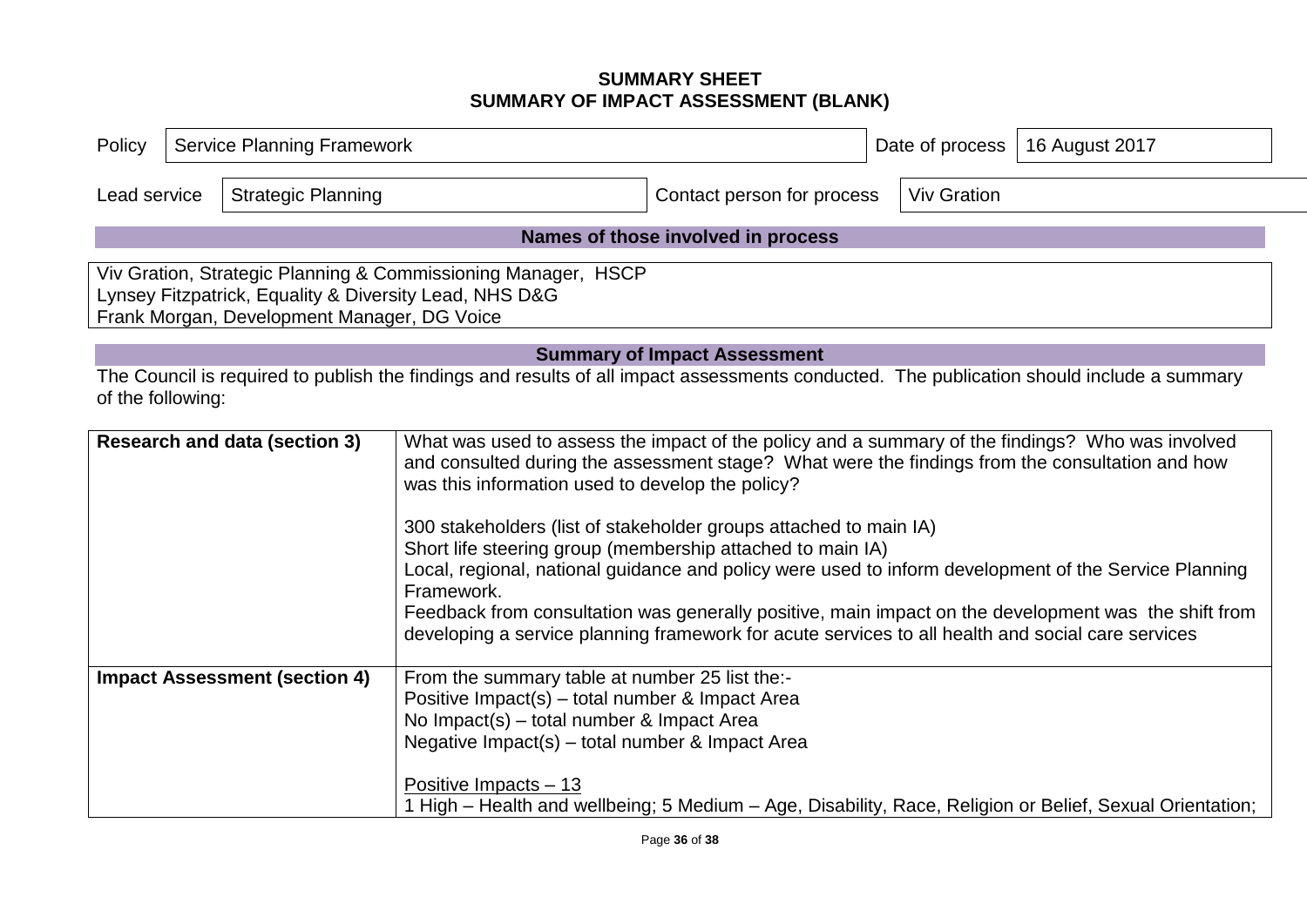|                                       | 6 Low – Sex, Gender reassignment and Transgender, Marriage and Civil Partnership, Pregnancy and<br>Maternity, Economic and Social Sustainability and Environmental Sustainability<br>No impact $-0$ |
|---------------------------------------|-----------------------------------------------------------------------------------------------------------------------------------------------------------------------------------------------------|
|                                       | Negative Impacts - 0                                                                                                                                                                                |
| <b>Monitoring and review (section</b> | How is the policy to be monitored - how often and by whom?                                                                                                                                          |
| 5)                                    | Directorate Management Teams and Health and Social Care Senior Management Team will monitor<br>resulting service plans.                                                                             |

#### **Summary of actions arising from the Impact Assessment**

Transfer details from table at number 26

| <b>Actions</b> | <b>Responsibility</b> | <b>Timescale</b> |
|----------------|-----------------------|------------------|
|                |                       |                  |
|                |                       |                  |
|                |                       |                  |
|                |                       |                  |
|                |                       |                  |

#### **Section 7 : Quality Assurance**

Monitoring of Impact Assessment returns will be carried out by the Planning and Performance Unit and may result in additional information being required or a revised assessment.

**Feedback (optional) -** Please use the space below to detail any matters arising from the Assessment which will help us improve the process

|                                                                  | Please tick $(\checkmark)$ |  |  |  |  |  |  |  |
|------------------------------------------------------------------|----------------------------|--|--|--|--|--|--|--|
| Please score from 1 to 6 where 1 is low and 6 is high            |                            |  |  |  |  |  |  |  |
| How well did this toolkit help you understand the IA<br>process? |                            |  |  |  |  |  |  |  |